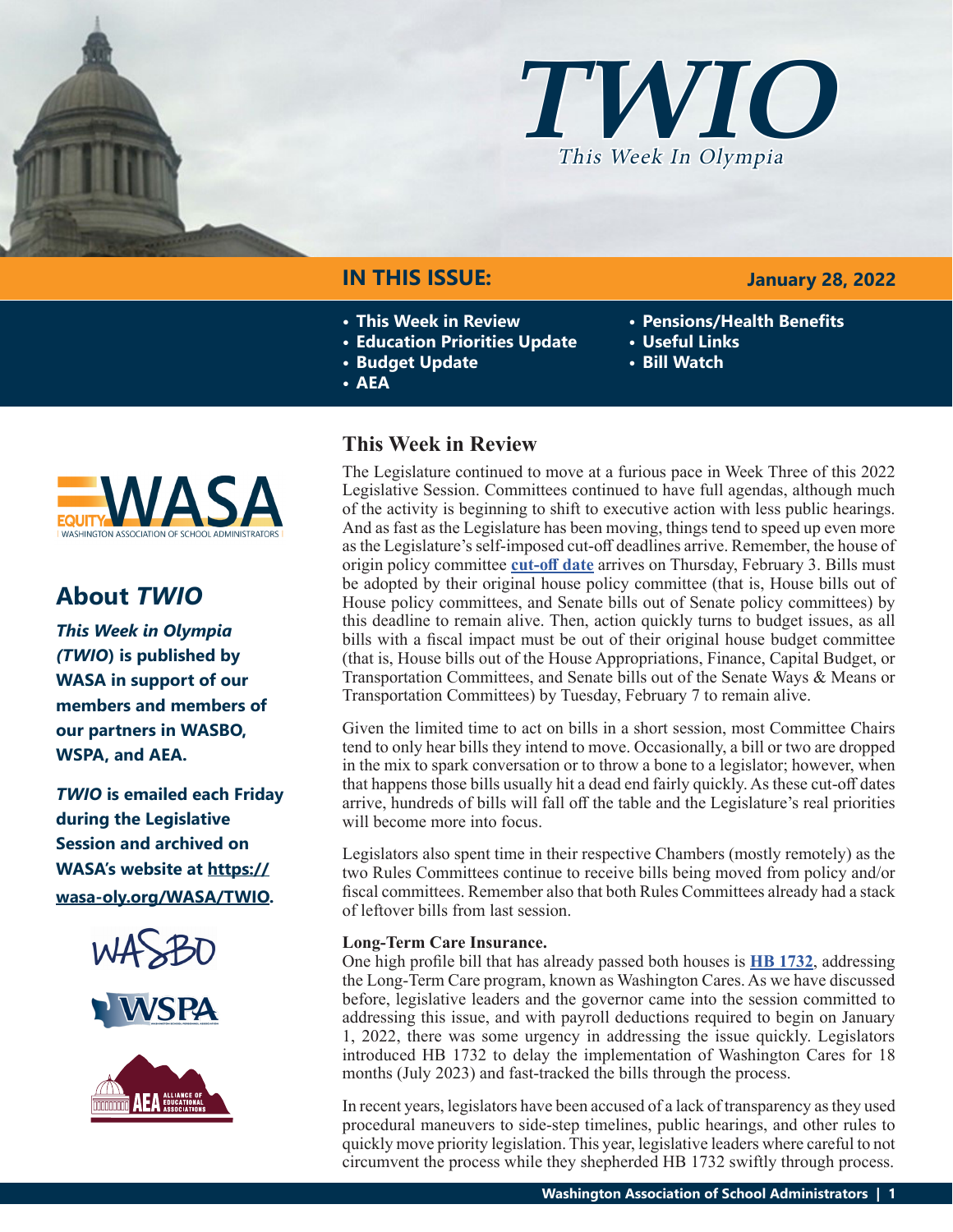*Continued*

#### *WASA Legislative Report Podcast*



*The Podcast will be available on a regular basis on the*  **WASA website***, or* **subscribe to the Report** *via multiple podcast apps.*

**Join us at the 2022 WASA•WSSDA•WASBO Legislative Conference, January 30. Register now at www.wasa-oly.org/Leg22** Following all applicable rules, the bill was heard and adopted by the House Appropriations Committee during the first week of session. Last week, the full House debated and adopted the bill. This week, the bill was heard in the Senate Ways & Means Committee on Monday, adopted by the Committee on Tuesday, and quickly moved to debate and adoption by the full Senate on Wednesday. The governor signed the bill this morning.

With the bill signed into law, employer questions (including from school districts) about collecting premium assessments (should they or shouldn't they?) are now answered. The date for beginning the collection of premium assessments for Washington Cares is delayed by 18 months from January 1, 2022, until July 1, 2023. For school districts and ESDs that have already begun payroll deductions, it is important to know the new law clarifies that employers must refund those premiums to employees within 120 days of the collection.

## **Voter's Pamphlets.**

With a round of school levy elections coming on February 8, there has been a lot of discussion (and consternation) in local districts regarding local voter's pamphlets and the "new" requirement that any local jurisdiction (including school districts) that have a measure on the election ballot must formally appoint a committee to prepare arguments supporting the measure and a committee to prepare arguments opposing the measure. First, it is important to note that this "new" requirement was adopted by the Legislature in 1984. Most school administrators and school directors, however, were unaware of this long-standing requirement because the requirement only kicked in if counties published voter's pamphlets for special elections. Most counties chose not to prepare local voter's pamphlet (or were not asked to publish one by local jurisdictions), so most school districts did not need to appoint For or Against committees to draft statements.

This all changed with legislation adopted in 2020 (**[HB 2421](https://app.leg.wa.gov/billsummary?BillNumber=2421&Initiative=false&Year=2019)**) which required ALL counties in ALL elections to prepare a local voter's pamphlet. Because of this new law, the previously "hidden" requirement that local jurisdictions must appoint committees to prepare arguments supporting and opposing election measures was laid bare. As HB 2421 was moving through the Legislature, WASA and local governments (including Counties, Cities, Fire Districts, Public Utilities Districts, and others), opposed the legislation, but were unsuccessful. Since adoption of the bill, WASA and WSSDA (and our bond counsel friends) have been working with legislators, as well as County Auditors, in an effort to either eliminate the requirement to appoint For/Against committees or find a more palatable solution. We continue to negotiate with the County Auditors; however, at the same time, we are having incremental success with legislators.

While legislators are reticent to strike the ballot measure committees entirely, they are taking steps to provide school districts (and other local governments) with assistance. Earlier this week, the full House adopted **[HB 1453](https://app.leg.wa.gov/billsummary?BillNumber=1453&Initiative=false&Year=2021)**, addressing local voter's pamphlets. The focus of the bill is the standardization of state and local voter's pamphlets, including content-based restrictions for candidates and candidate statements. Regarding the For/Against committee process, the bill makes two important changes. First, if the local governing body (school boards in the case of school districts) fails to appoint committees supporting or opposing a ballot measure, the County Auditor is required to issue a media release and publish information on the election website. The Auditor then must appoint people on a first-come, first-served basis if they contact the Auditor by the appropriate deadline. If no statement is produced, the Auditor is required to include a statement to that effect in the pamphlet.

Second, when making appointments to For/Against committees—whether by the local governing body or by the County Auditor—those appointed must reside within the jurisdictional boundaries. This is important because in year's past there have been several cases where statewide organizations (which regularly oppose school ballot measures) "volunteer" with County Auditors to write the "con" statement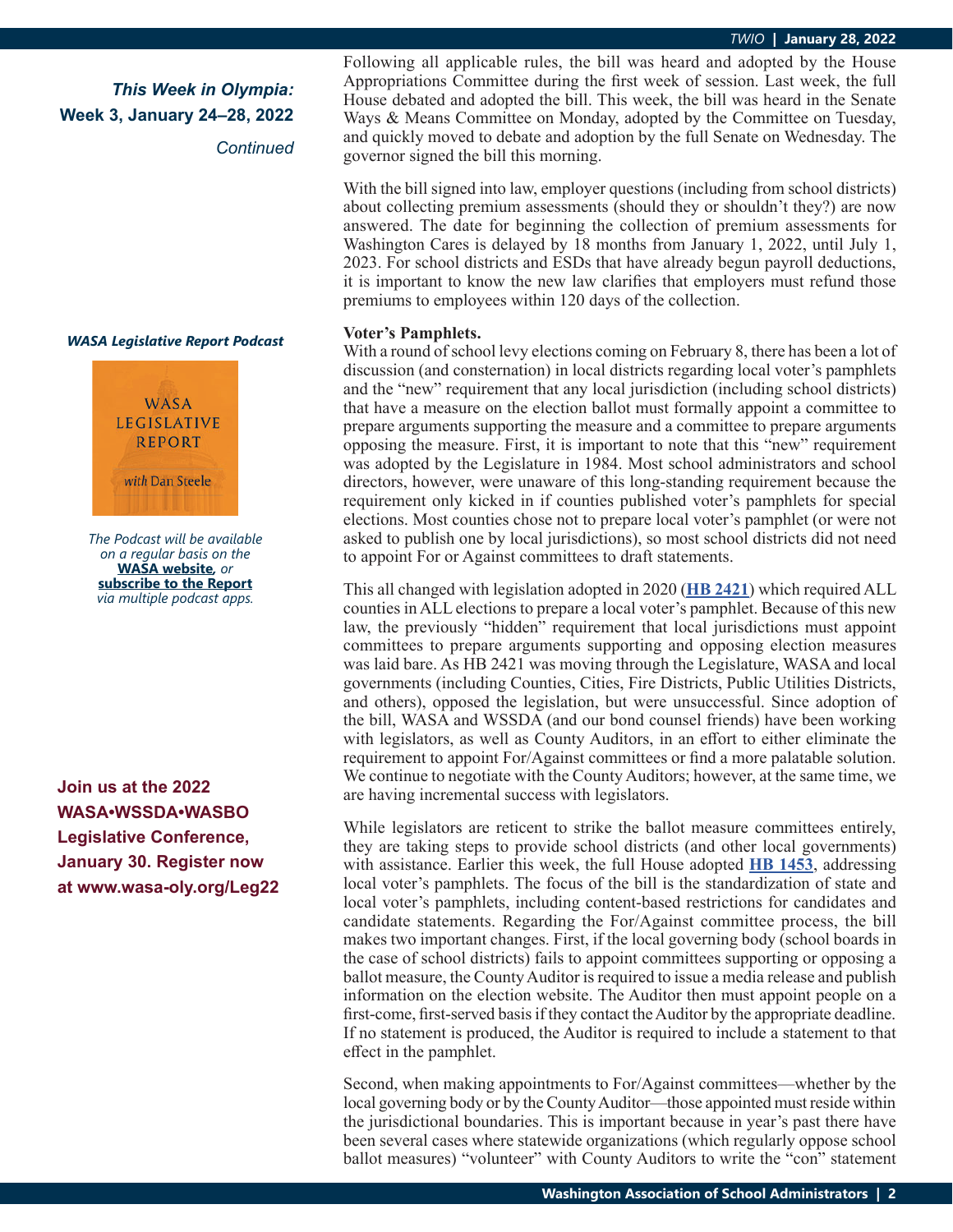*Continued*

if committee members are not appointed. In some counties, these organizations have a standing request to be contacted if Against committees are not appointed.

HB 1453 is a positive first step, but with or without adoption of this bill, we will continue to work with County Auditors to seek solutions that are amenable to both school districts and the Auditors.

## **Prejudgment Interest.**

We addressed this issue last week, following the Senate's adoption of **[SB 5155](https://app.leg.wa.gov/billsummary?BillNumber=5155&Initiative=false&Year=2021)**; however, this issue is important enough it warrants additional discussion. In short, under current law, if public agencies (including school districts), individuals, or entities are sued for tortious conduct and lose, interest on judgments begin to run on the date a judgment is entered.

SB 5155, introduced last year, would alter this current practice. The bill would have interest on judgements against public agencies (including school districts), individuals, or entities begin to run from the date on which the cause of action accrues. If this bill was to pass, interest would begin accruing at the time the event is believed to have first occurred, which would mean that interest on a claim would begin to accrue before a public agency became aware of the claim and long before any investigation into the validity of the claim.

Positively, before the bill moved from the Senate, "public entities" (including school districts) were amended out of the bill (in other words, if the bill passed as currently written, current law [that is, "post-judgment" interest] would prevail). We are not out of the woods, yet, however. Sponsors, supporters, and the Trial Lawyers Association (which requested the bill and counts this as their highest 2022 priority) are on a full court press and working on House members to get the amendment stripped. On our side, WASA and WSSDA, alongside the Washington School Risk Management Pool (WSRMP) and Clear Risk—plus our school district lobbyist colleagues—are working to get the bill stalled or at the very least maintain the current, amended language.

This is one of those issues that would be worthy to connect with legislators especially if they sit on the House Civil Rights & Judiciary Committee. The bill has not yet been scheduled; however, there is apparent interest in the Committee, as they already heard a companion bill, **[HB 1754](https://app.leg.wa.gov/billsummary?BillNumber=1754&Initiative=false&Year=2021)**.

For additional information, please check out some useful **[Talking Points](https://wasa-oly.org/WASA/images/WASA/4.0%20Government%20Relations/4.4.1%20This%20Week%20In%20Olympia%20-%20TWIO/Download_Files/TWIO%202022/Talking%20Points%20--%205155.pdf)**, along with **[testimony provided by WSRMP](https://wasa-oly.org/WASA/images/WASA/4.0%20Government%20Relations/4.4.1%20This%20Week%20In%20Olympia%20-%20TWIO/Download_Files/TWIO%202022/WSRMP%20testimony%205155-1754.pdf)**.

#### **Pupil Transportation Contracts.**

A returning bill from last year (and actually an issue that has surfaced the last several years) is **[SB 5326](https://app.leg.wa.gov/billsummary?BillNumber=5326&Initiative=false&Year=2021)**, regarding contracts with private Pupil Transportation companies. The bill would prohibit school districts from entering into contracts for private pupil transportation services unless employees are provided with health and pension benefits equivalent to school district employees. This issue has made incremental progress, but has not been able to get over the hump to be adopted. Last year, the bill made it out of the Senate Ways & Means Committee, but died in the Senate Rules Committee. Like SB 5155 above, this is one of those bills that was automatically reintroduced on the first day of session, which provides a shortcut to passage, as it starts its legislative journey this year in the Senate Rules Committee, avoiding a trip through a Senate policy or fiscal committee. Last week, the Senate Rules Committee added it to the Senate Floor Calendar, so it is ready to spring at any time.

For those of you who have not been following the issue, the concerns are simple. First, a private transportation company already can provide additional health and/ or retirement benefits to their employees. They choose not to because, they are expensive, they are not required to do so, and they probably do not need to in order to hire their employees. If this bill were to pass, that is great for those employees,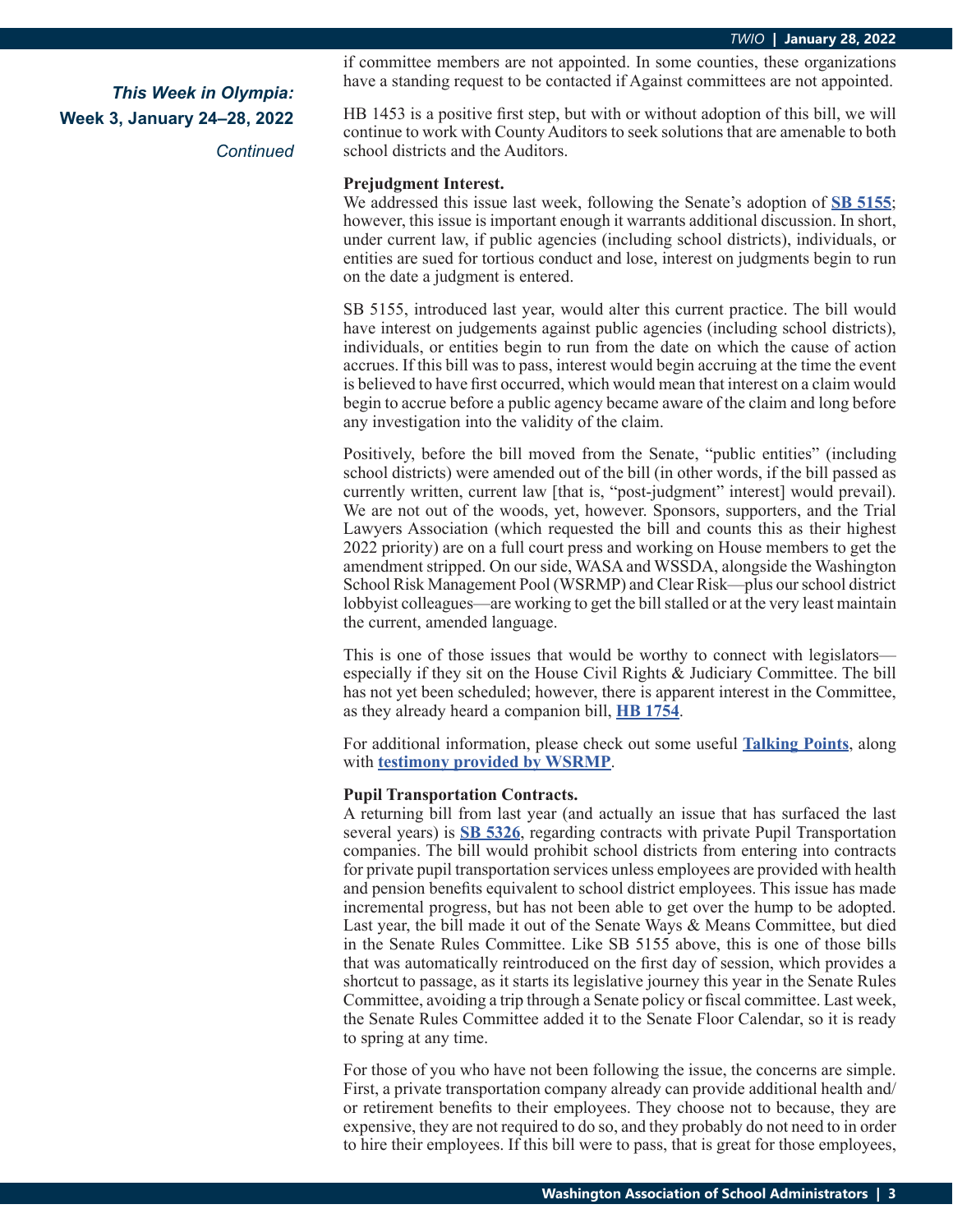#### *TWIO* **| January 28, 2022**

# *This Week in Olympia:* **Week 3, January 24–28, 2022**

*Continued*

but it is almost guaranteed the companies would not eat the increased costs—they would simply pass them off to districts. We are also concerned about the "slippery slope" issue. Even if your district does not contract for pupil transportation, there is a huge concern the Legislature won't stop with bus services. Which contractors or venders would be next? Food services? Special Education? Legislators have dismissed this argument, saying that all legislation is debated on its merits and there will be no slippery slope. Of course, when legislators open a door, they can certainly close it right back up; however, if the unions see this bill passed, legislators (especially if Democrats remain in charge) will be hard-pressed to keep the door closed when the next union comes knocking.

Certainly, school administrators want employees to have good benefits and good retirement plans. If the Legislature thinks this is a good policy, however, they should pay for it. Adoption of this bill would turn into an untenable unfunded mandate.

Finally, if the Legislature wants to adopt this bill, NOW is the worst time to do it. Pupil transportation is already in chaos due to the pandemic.

A striking amendment sits on the bar with SB 5326. The sponsor of the bill, Senator June Robinson (D-Everett) introduced this striking amendment in an effort to appease opponents and believes the new bill addresses school district concerns. Positively, there is a provision that states a school district that experiences cost increases as a result of this bill "is eligible for supplemental transportation allocations." Striker language introduced last year stated districts "MAY" be eligible, so the new language is more concrete than previously. We appreciate the sponsor's attempts to work with us; however, we still aren't there, yet.

## **Other Issues.**

Priorities. The legislative process is cumbersome—intentionally so. Adopting laws that impact everyone's lives shouldn't be easy. In the current remote or virtual mode, the process is even more difficult to navigate. Successfully adopting legislation in this environment requires focus. This is true during any session, but even more so in a fast-paced, 60-day short session.

Given the number of issues of importance this year, you would expect legislators to prioritize and remain keenly focused. K–12 education has a bucket full of crucial issues—and beyond K–12, there are hundreds of other issues legislators must deal with. (Just look through the governor's nearly 700-page budget proposal to get a feel for the overwhelming number of issues being addressed.)

With a short amount of time and an overwhelming list of "to dos," again, you would expect legislators to be more concerned about prioritizing their time. Legislators worked hard the first three weeks of session to address the Long-Term Care mess. They prioritized the issue and got it done. But for every "Good Job" sticker they get for those kinds of efforts, there are some real question marks. Let's talk about three examples that are kind of mind-boggling when you look at the list of critical issues that need to be addressed.

Two examples have made it to their respective Floor Calendars, ready to be moved at any time. The first is **[SB 5615](https://app.leg.wa.gov/billsummary?BillNumber=5615&Initiative=false&Year=2021)**. This vital bill would make Pickleball Washington's official state sport. Let's be honest, pickleball is a fun game and easy to learn (if you've never played, check it out). But how much time and energy is this taking when school districts are facing staffing shortages so drastic that some schools have been forced to close on occasion?

The second is **[HB 1067](https://app.leg.wa.gov/billsummary?BillNumber=1067&Initiative=false&Year=2021)**. This critical bill would establish the Suciasaurus rex as Washington's state dinosaur. It is so important that this bill has been introduced at least the last four years. The bill was requested by students at Franklin Pierce's Elmhurst Elementary School, so this is a good civics lesson. Perhaps those students would benefit more, however, if the district and school had appropriate state funding to hire a school nurse, a school counselor, and other important support staff.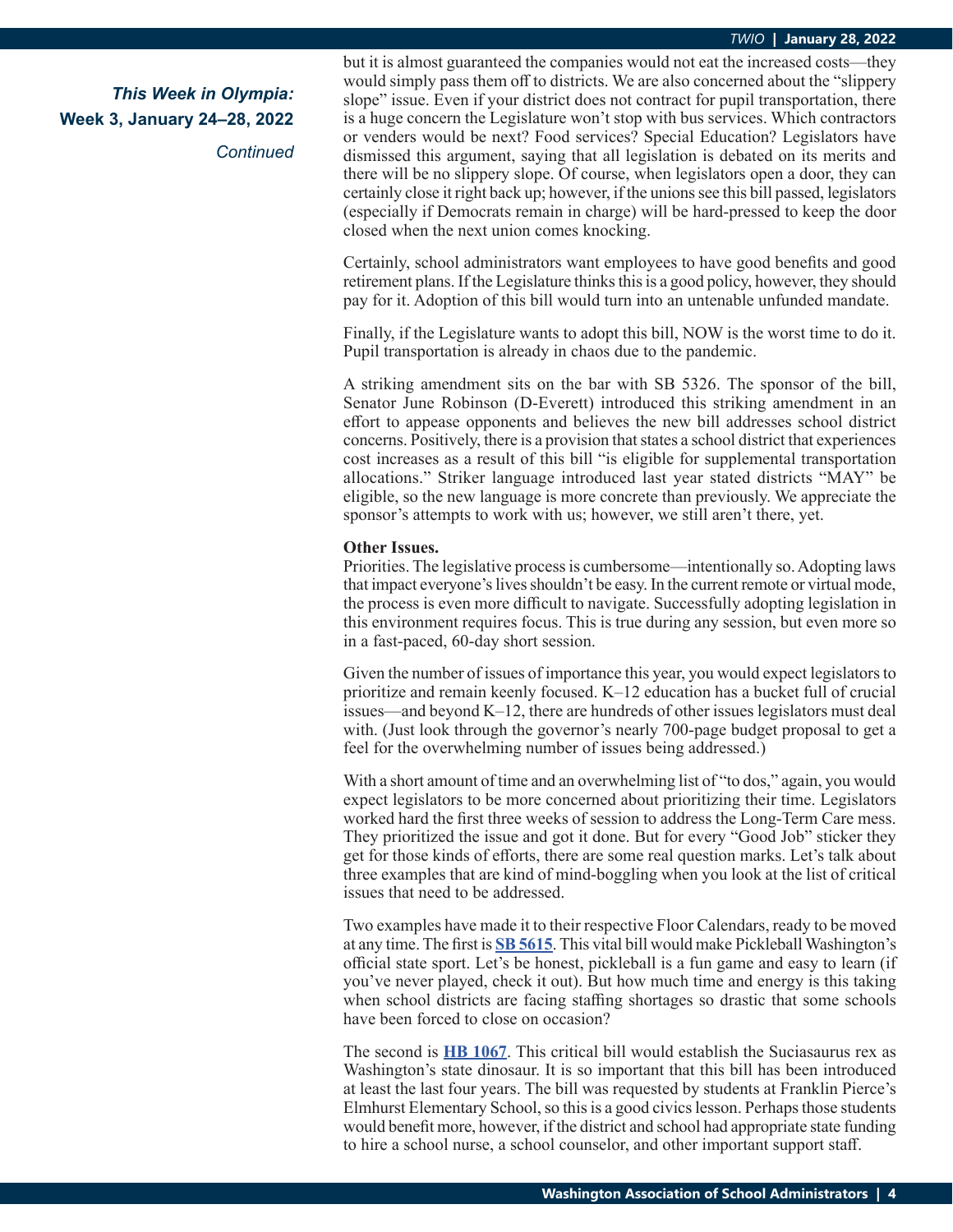*Continued*

The third example, **[SB 5512](https://app.leg.wa.gov/billsummary?BillNumber=5512&Initiative=false&Year=2021)**, is a step ahead of these other bills, as it has already passed its original house. This all-important bill would designate "The Evergreen State" as Washington's official state nickname. Um, OK. Previous Legislatures have not taken the time to officially designate an "official" state nickname; however, who doesn't recognize "The Evergreen State" as Washington's "un-official" nickname? Just Google it (go ahead, I'll wait). The first entry?

## **[Why Is Washington Called the Evergreen State?](https://www.infobloom.com/why-is-washington-called-the-evergreen-state.htm#:~:text=Washington%20is%20called%20the%20Evergreen%20State%20for%20its,became%20an%20official%20part%20of%20the%20United%20States.)**

Washington is called the Evergreen State for its physical geography and climate, which supports the growth of deep green forests of pine and fir trees. The origins of *Washington's state nickname* can be traced to the late 19th century when the state first became an official part of the United States [emphasis added].

Maybe it is important to reiterate in state law something most people (in and out of Washington) already recognize, but shouldn't legislators be more concerned with school districts facing enrollment declines and/or budget difficulties?

It is frustrating to see legislators neglect the state's only constitutional paramount duty, K–12 education, and spend their time and energy on issues that may be fun and interesting to discuss but have no real impact on the lives of Washingtonians—or its students. I hesitate to say these issues are frivolous, but it is hard to come up with a better word.

## **Education Priorities Update**

With the speed of the session continuing to ramp up, let's take a break to review some of our key bills, their progress, and their current status.

### **Staffing Allocations.**

There are three bills on the table:

**<u>[SB 5595](https://app.leg.wa.gov/billsummary?BillNumber=5595&Initiative=false&Year=2021)</u>** is the governor's request bill to enhance staffing ratios in the Prototypical School Funding Model for a new category called "Physical, Social, and Emotional Support Staff." The following positions are included in the new grouping: school nurses, social workers, psychologists, guidance counselors, classified staff providing student and staff safety, and parent involvement coordinators. School districts may use allocations provided for staff in this grouping only for salaries and benefits for staff employed in these positions. There is flexibility within the grouping, but not outside of the grouping. For example, a district can use nurse funding for school counselors, but the district would be prohibited from using nurse allocations for office support or custodians. This compromise position between ultimate flexibility in the Model and no flexibility with specific, legislatively defined spending mandates—aligns with recommendations made by the **[Staffing Enrichment Workgroup](https://www.k12.wa.us/sites/default/files/public/communications/2019-12-Staffing-Enrichment-Workgroup.pdf)** (2019). This compromise is also supported by the **[School Funding Coalition](https://wasa-oly.org/WASA/images/WASA/4.0 Government Relations/4.3 Current Issues/Download_Files/2022 SFC Priorities 10-14 Final .pdf)**.

SB 5595 was heard in and adopted by the Senate Early Learning & K–12 Education Committee. Prior to adoption two changes were made. First, "guidance counselors" were renamed "school counselors," with a clarification that school counselors address "academic, career development, and social and emotional needs." The original language described "guidance counselors" as staff that perform functions that include "parent outreach and graduation advising."

Second, the amended language specifically allows school districts to use allocations provided for Physical, Social, and Emotional Support Staff for salaries and benefits of those contracted to serve as Physical, Social, and Emotional Support Staff.

SB 5595 has been referred to the Senate Ways & Means Committee. It is scheduled to be heard Monday, January 31, 4:00 p.m.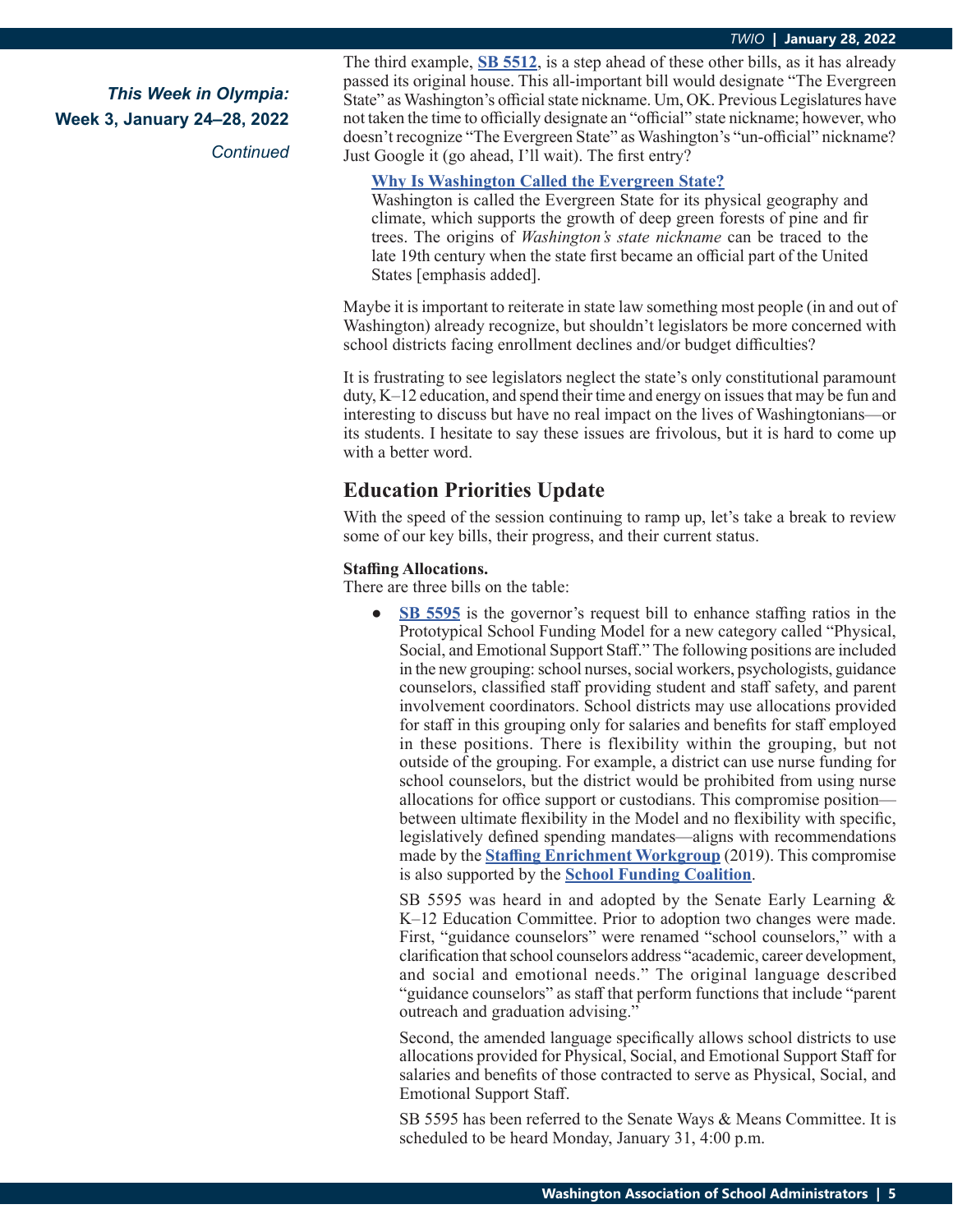*Continued*

- **● [HB 1985](https://app.leg.wa.gov/billsummary?BillNumber=1985&Initiative=false&Year=2021)** is an identical companion to SB 5595. It has not been heard or otherwise acted upon.
- **[HB 1664](https://app.leg.wa.gov/billsummary?BillNumber=1664&Initiative=false&Year=2021)** would implement Superintendent Reykdal's proposal to enhance staffing allocations. Specifically, it would provide full funding (over three years) only for school nurses; however, a policy revision would allow school districts to use those funds for other staff within a new category in the Prototypical School Funding Model called "Physical, Social, and Emotional Support Staff." The positions included are identical to the positions described in the original SB 5595: school nurses, social workers, psychologists, guidance counselors, classified staff providing student and staff safety, and parent involvement coordinators.

HB 1664 was heard in and adopted by the House Education Committee. Prior to adoption a Proposed Substitute was introduced. The Substitute bill essentially mirrors SB 5595. Rather than funding only nurses, minimum allocations are increased for nurses, social workers, psychologists, and counselors within the Prototypical School Funding Model. Minimum staffing is addressed slightly differently in HB 1664. The amended bill specifies the OSPI "may only allocate funding, up to the combined minimum allocations, for nurses, social workers, psychologists, counselors, classified staff providing student and staff safety, and parent involvement coordinators to the extent of and proportionate to a school district's demonstrated actual staff to student ratios for ratios of: full-time equivalent physical, social, and emotional support staff to full-time equivalent students." Essentially, you must staff to the level funded or you don't receive the funding. By providing flexibility within the "Physical, Social, and Emotional Support Staff" box, however, this shouldn't be much of a problem. The amended bill specifically defines "Physical, Social, and Emotional Support Staff" to include nurses, social workers, psychologists, counselors, classified staff providing student and staff safety, parent involvement coordinators, and other school district employees and contractors who provide physical, social, and emotional support to students as defined by the Superintendent. This is somewhat different than SB 5595, but is substantially similar.

Unlike SB 5595, the amended HB 1664 directs OSPI to adopt rules that require school districts to prioritize funding allocated for Physical, Social, and Emotional Support Staff who hold a valid Educational Staff Associate certificate appropriate for the provider's role. The language does not require ESAs to be hired; however, new rules will require school districts to "prioritize" the hiring of ESAs. Until rules are in place, it is unclear how compliance would be addressed. An additional issue not addressed by SB 5595 is an accountability mechanism. HB 1664 would require OSPI to submit to the Legislature four biennial reports analyzing the implementation of the bill's allocation provisions, including comparing allocated staffing units to actual staffing levels, trends related to employed staff and contracted staff, and the percentage of staff with a valid Educational Staff Associate certificate.

The Committee also adopted one amendment to the Substitute. The amendment requires each public school to have at least one school nurse and one counselor on site, dedicated to serving the students of that public school. While this may make sense philosophically, it does not make sense practically—especially for our smaller school districts. Even with increased allocations, some school districts will not receive enough funds to buy one nurse and one counselor. We are working with sponsors to either soften or eliminate this amendment.

HB 1664 was referred to the House Appropriations Committee and is scheduled to be heard Tuesday, February 1, 3:30 p.m.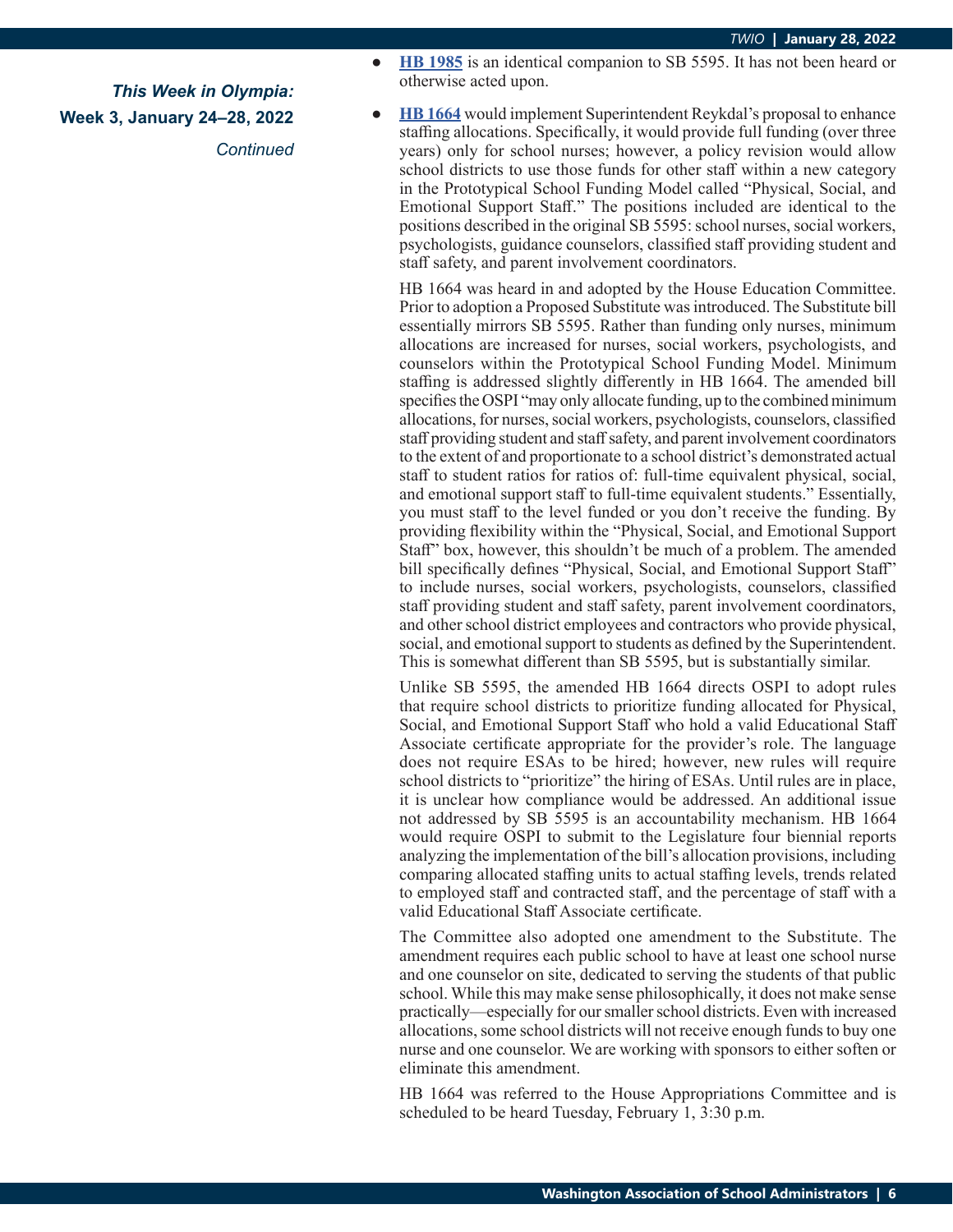*Continued*

#### **Enrollment Stabilization.**

There are two bills addressing enrollment stabilization:

**[SB 5563](https://app.leg.wa.gov/billsummary?BillNumber=5563&Initiative=false&Year=2021)**, and its companion **[HB 1590](https://app.leg.wa.gov/billsummary?BillNumber=1590&Initiative=false&Year=2021)**, are similar to legislation introduced last year and ultimately funded in the final budget. There are two parts to these bills:

- Part I: the legislation would provide enrollment stabilization funding in the 2021–22 School Year if a school district's combined state revenue generated in the 2021–22 School Year is less than what its combined state revenue would be using 2019–20 enrollment amounts. (NOTE: Not all school districts have declining enrollment this year; if your district's 2021–22 funding is MORE than provided in 2019–20, these provisions will not reduce your funding.)
- **●** Part II: the legislation would provide for a stable calculation of levy lids and Local Effort Assistance (LEA or "levy equalization"). If adopted, the legislation would allow the use of 2019–20 enrollment values to calculate levy limits in the 2023 and 2024 Calendar Years and to calculate Local Effort Assistance in the 2022 and 2023 Calendar Years.

It is important to note that the enrollment stabilization provisions (Part I) in these bills will eventually be stripped out and the discussion will shift to proviso language in the Supplemental Operating Budget. The reason there is legislation on the table now is to provide school administrators (and other supporters) specific, tangible language to support. For many, asking legislators to support a specific bill (SB 5563/ HB 1590) is easier than trying to describe support for a budget proviso. The hope, however, is that one of the two bills will survive with the levy/ LEA provisions, because they require a statutory change that can only be made through adoption of a bill, not as a budget proviso.

If you were watching last year, this was the strategy with **[ESHB 1476](https://app.leg.wa.gov/billsummary?BillNumber=1476&Initiative=false&Year=2021)**. The bill was introduced with specific enrollment stabilization language and levy/LEA provisions. The enrollment stabilization language was ultimately stripped out and included (and funded) in the budget, while the slimmed down bill was adopted to secure school district levy capacity.

SB 5563 was heard in and adopted by the Senate Early Learning  $& K-12$  Education Committee and has been referred to the Senate Ways & Means Committee. It is scheduled to be heard Monday, January 31, 4:00 p.m.

HB 1590 is in the House Appropriations Committee and has not been heard or otherwise acted upon. Efforts continue to get a public hearing to ensure legislators understand the issue and what we are seeking. Even though Part I (enrollment stabilization) of the bill is set to be removed, we need specific action on Part II (levy/LEA stabilization). When SB 5563 lands in the House, we will be approaching "budget season," so we may just have to rely on action on the Senate bill; however, it would be beneficial to get the message across to House budget leads before they start to shift their thinking towards budget-writing. Once they move behind-closeddoors, decisions become solidified and it becomes difficult to get them to move.

Seeking enrollment stabilization funds is a difficult ask. We continue to remind legislators, however, that the funding we are requesting is not "new" money. We are asking the Legislature to maintain the funding they already approved in the 2021–23 Operating Budget for the 2021–22 school year. Some districts' enrollment has stabilized (and a few districts are seeing increased enrollment), but for a district that has declining enrollment, losing current funding could be devastating. State caseload predictions showed that enrollment would bounce back this year—but those predictions were wrong. School districts hired staff relying on those caseload counts and based on the dollars committed by the 2021 Legislature. If anticipated apportionment is cut mid-year, districts will not be able to cut staff who are contracted until the end of the year. Current programs then will likely have to be trimmed back—at the exact time our students and schools who are dealing with an ongoing pandemic need even more support.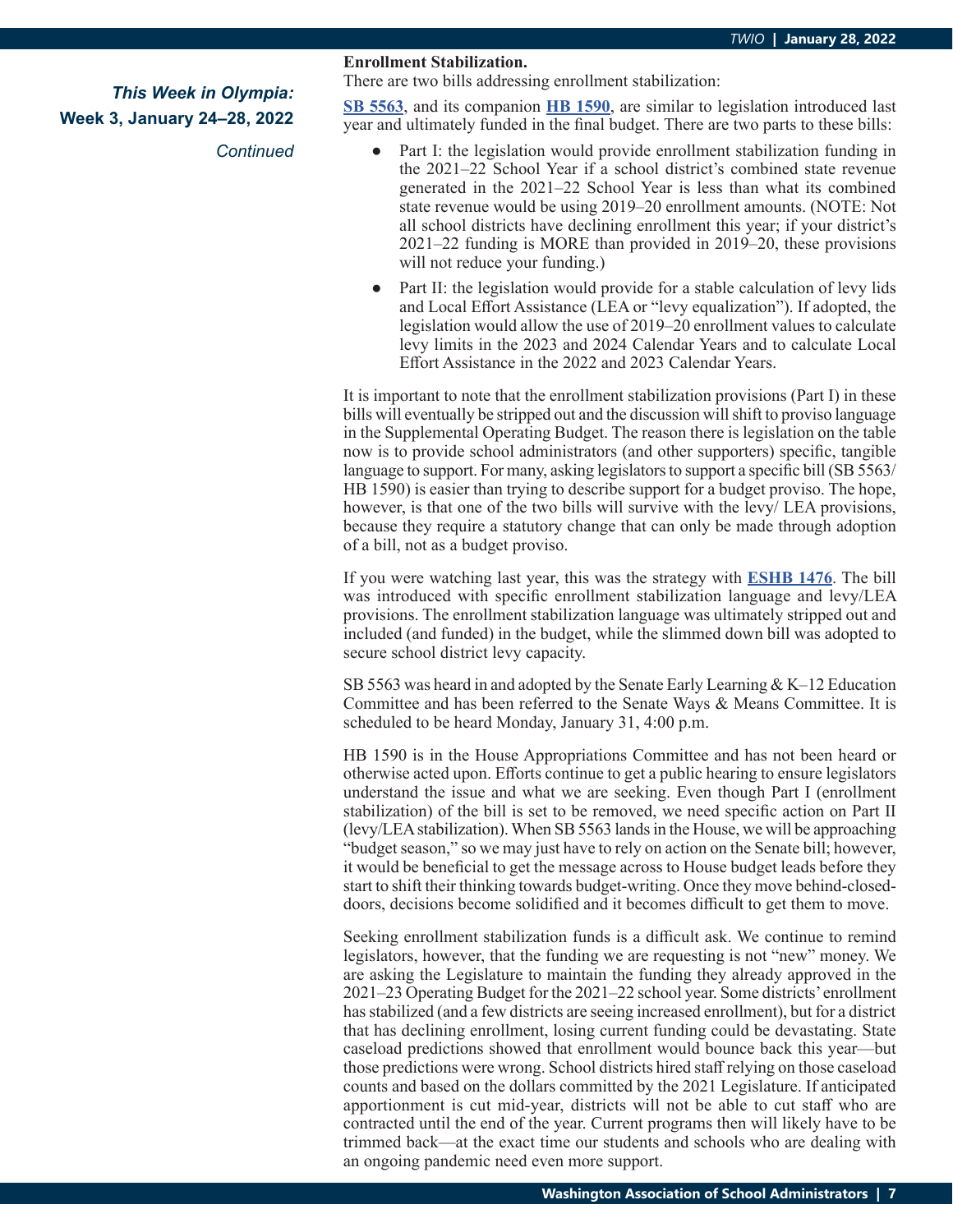*Continued*

Many of those districts that have stable or increasing enrollment may have other budget issues. No legislation has been introduced, yet (and likely won't be), but conversations have begun regarding the provision of additional stabilization funding (call it "budget stabilization" rather than "enrollment stabilization"). You might recall, in addition to enrollment stabilization funding, the 2021–23 Operating Budget provided "school funding stabilization" for districts that had low or no Title I funding and as a result were shutout from federal ESSER funds. The state provided funding to ensure all school districts received at least \$500 per pupil. Details are not solidified, but it appears there will be an effort to provide similar (or more) support in the 2022 Supplemental Operating Budget to shore up all districts.

## **Pupil Transportation.**

There are two bills on the table:

**[SB 5581](https://app.leg.wa.gov/billsummary?BillNumber=5581&Initiative=false&Year=2021)** and **[HB 1808](https://app.leg.wa.gov/billsummary?BillNumber=1808&Initiative=false&Year=2021)** are not companion bills; however, they are substantially similar.

Under the current Pupil Transportation funding model (STARS), many districts experience significant funding gaps, receiving state allocations well-below their actual costs. The Office of Financial Management (OFM) recently conducted an analysis of Pupil Transportation and found the current STARS model will not provide adequate resources to school districts. OFM recommended, at the very least, that more funding be provided to the system. Providing additional resources might be a shortterm fix; however, the funding formula desperately needs to be revised.

SB 5581 and HB 1808 are intended to make the pupil transportation system more transparent, predictable, and funded appropriately. The bills are crafted as a twostep process. The first step is to reimburse school districts for the actual costs of transporting: special education students; homeless students (under the federal McKinney-Vento Act); and foster care students. School districts would be required to submit data regarding actual costs and miles of these three categories of students. Using this data, OSPI would be required to reimburse 100 percent of school district costs for transporting these students.

The second step, hopefully to begin in the 2023 Legislature is to update the base formula.

Both bills would also require OSPI to provide an analysis of school district transportation costs and allocations by January 1, 2025 to assist the Legislature as they continue to revise the pupil transportation model.

SB 5581 was heard in and adopted by the Senate Early Learning & K–12 Education Committee. It has been referred to the Senate Ways & Means Committee. It is scheduled to be heard Monday, January 31, 4:00 p.m.

HB 1808 was heard in and adopted by the House Appropriations Committee. It awaits action by the full House in the House Rules Committee.

#### **Workforce Shortage Relief.**

Many school districts are dealing with severe staffing shortages, sometimes impacting the ability to open schools. One possible support would be **[HB 1699](https://app.leg.wa.gov/billsummary?BillNumber=1699&Initiative=false&Year=2021)**. Under current law, public retirees are allowed to work up to 867 hours per year without negatively impacting their pension benefits. This bill would temporarily (through July 1, 2025) allow public retirees to work for a school district for up to 1,040 hours per school year before pension benefits are impacted.

The bill is intended to provide some relief to districts as staffing shortages continue. It certainly will not solve the problem, but it can be one of many tools available to provide relief. As drafted, HB 1699 limits its provisions to nonadministrative positions. There continues to be discussion about including BUILDING administrators (but not DISTRICT administrators); however, thus far there has been no effort to amend the bill.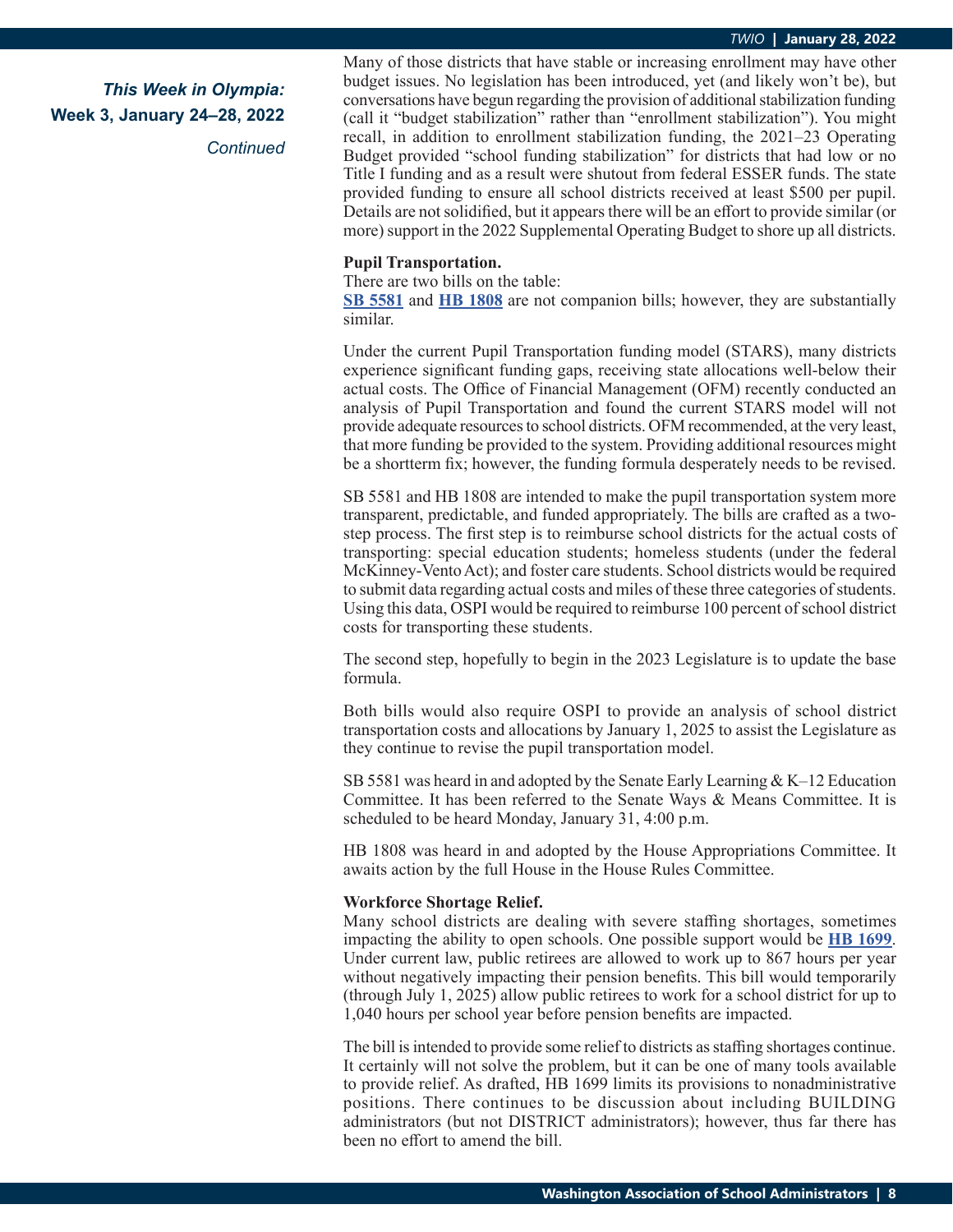*Continued*

HB 1699 was heard in and adopted by the House Appropriations Committee. Prior to adoption, the bill was amended. The first amendment was a technical fix to ensure members in the Teachers' Retirement System (TRS) Plan 1 are included in the bill, along with members in TRS Plans 2 & 3; the School Employees' Retirement System (SERS) Plans 1, 2 & 3; and the Public Employees' Retirement System (PERS) Plans 1, 2 & 3.

The second amendment added an emergency clause to the bill, which would make its provisions effective immediately upon the governor's signature.

HB 1699 is in the House Rules Committee, awaiting action by the full House.

## **YOUR ENGAGEMENT.**

Each of these priority issues have some movement—and momentum. We can only maintain this positive momentum, however, if we have your assistance. If you have been waiting for a time to engage in the process, TODAY is a great time to do so. Contact your legislators about any or all of these issues. A very painless and easy way to jump in, is to sign up to support any of these bills—you don't even have to testify (unless you want to). Simply sign in as "Pro" to get our numbers up. (Links are below, which include complete instructions. If you need assistance, reach out.)

Senate Ways & Means is tackling several of these issues this coming Monday: **SB 5595** (staffing allocations); **SB 5563** (enrollment stabilization); and **SB 5581** (pupil transportation). At the same hearing, **[SB 5933](https://app.leg.wa.gov/billsummary?BillNumber=5933&Initiative=false&Year=2021)** to establish a school seismic safety grant program is up. And a bill of concern we have discussed previously is **[SB 5487](https://app.leg.wa.gov/billsummary?BillNumber=5487&Initiative=false&Year=2021)**, Sen. Hawkins' voluntary consolidation incentives bill.

On Tuesday, House Appropriations is hearing **HB 1664** (staffing allocations).

Don't wait for someone else speak for you! Here are the links to sign in: **[SENATE](https://app.leg.wa.gov/CSI/Senate)** and **[HOUSE](https://app.leg.wa.gov/csi/house)**

## **Budget Update**

Prior to reviewing Governor Inslee's 2022 Supplemental Operating Budget proposal, the December 17 *[Special Edition of TWIO](https://wasa-oly.org/WASA/images/WASA/4.0 Government Relations/4.4.1 This Week In Olympia - TWIO/Download_Files/TWIO 2021/Special Edition 12-17-21.pdf)* provided a state budget update. A month prior to the budget release, the **[Economic & Revenue Forecast](https://erfc.wa.gov/) [Council](https://erfc.wa.gov/)** (ERFC) had projected the state's Ending Fund Balance to be over \$6.0 billion in 2022, growing to \$8.7 billion in the 2023–25 biennium—not including a projected \$1.2 billion in the Budget Stabilization Account (BSA), an additional \$1.0 billion in the Washington Rescue Plan Transition Account, created last session, or \$1.3 billion in remaining federal relief funds.

Since the **[November forecast](https://erfc.wa.gov/sites/default/files/public/documents/meetings/rev20211119.pdf)**, monthly revenue collection reports continue to show overall revenues well-above forecast and projected Maintenance Level (cost of continuing current levels of service, adjusted by enrollment and inflation) savings is approximately \$2.3 billion over four years (\$1.1 billion in 2021–23 and \$1.2 billion in 2023–25).

Do all the math and the projected Ending Fund Balance in the remainder of the current biennium is \$6.7 billion—plus \$600 million in the Rainy Day Account (BSA), \$1.0 billion in the Washington Rescue Plan Transition Account, and \$1.3 billion in federal relief funds. The Legislature is required to have a balanced budget over four years, so it's important to look beyond this biennium. The projected Ending Fund Balance in 2023–25 is more than \$11.0 billion—plus \$1.2 billion in the BSA, \$1.0 billion in the Washington Rescue Plan Transition Account, and \$1.3 billion in federal relief funds.

All these budget estimates are exclusive of the governor's proposed policy changes; however, if you include his requested spending of \$4.2 billion (less \$1.1 billion in Maintenance Level savings, for a net increase of \$3.0 billion), you can see that his larger-than-normal request is still well-below the total revenues available. It's anyone's guess if the Legislature will get spend-happy and go beyond the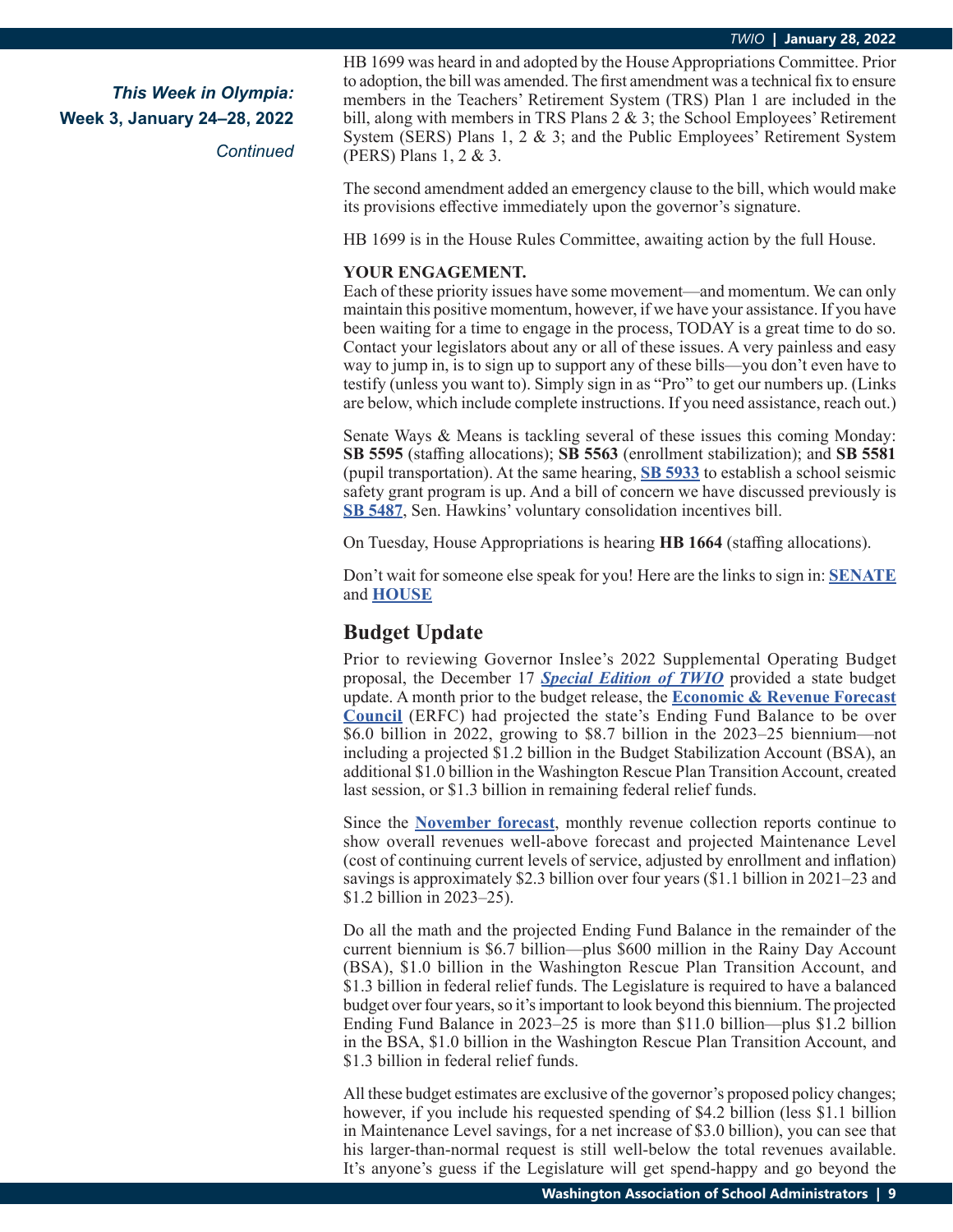*Continued*

governor's request or if they'll go conservative and spend less. Either way, the governor's plan provides a look at how much revenue is "left-over" even with a \$4.2 billion policy package.

We know we can't expect K–12 education to get a major windfall; however, the budget is so healthy right now (and projected to be in the out years) that you have to feel a little bit positive about our chances of bringing home at least pieces of our major priorities. We have waited over ten years for the Legislature to even have a real conversation about updating the staffing ratios in the Prototypical School Funding Model. Even in 2020, following the requirement that OSPI create the Staffing Enrichment Workgroup (2019) to provide recommendations for phasing in enhanced values, the issue fell flat. A bill was introduced to implement the recommendations, but it received a short, perfunctory hearing in the Senate and quickly died unceremoniously.

Following the Decision Package that included nurses coming from Superintendent Reykdal and an even bigger staffing allocation ask from Governor Inslee, we finally have, not only a platform to discuss the issue, but actually some momentum. There is every reason to believe if school administrators continue to press the issue and "tell your stories," we will ultimately leave the session with a positive outcome on staffing allocations. (And maybe enrollment stabilization. And maybe movement on pupil transportation. It's hard not to be greedy.)

That's the "hope for the best." The "expect the worst" is another rejection on staffing allocation updates. And realistically, you have to believe that if the Legislature balks at this issue in 2022, we have little hope that they will ever live up to their commitment. Honestly, if the Legislature declines our ask (which is only the first step of a multi-step request) when the state has perhaps the biggest surplus—both percentage of the budget and actual dollars—ever, when will they come through?

A final note about the budget. The first quarterly revenue forecast is scheduled to be released on February 16. If tradition holds, we should see the first legislative budget proposal shortly after. This biennium, it is the Senate's turn to release the first budget (the houses alternate as the body to initiate the process each biennium); however, it is unclear what will happen this year. In 2021, the Senate and House released Transportation Budgets at the same time; the House jumped in front of the Senate in releasing a Capital Construction Budget; and the Senate's Operating Budget was released first—although the House released its Operating Budget the same day a few hours after the Senate release.

Regardless of which body starts the process, we should start seeing budgets mid-February. And we'll see pretty quickly whether the scales lean toward "hope for the best," or "expect the worst."

## **AEA**

#### By Mitch Denning

On Tuesday, Doug Vanderleest, Director, Maintenance and Operations, Franklin Pierce SD, and I met virtually with 27 members or their LA's of the House Capital Budget Committee and the Senate Ways & Means Committee to discuss WAMOA's 2022 Legislative Priorities. The priorities include, (1) adequate funding for the lead in school water remediation projects as required by **[SHB 1139](https://app.leg.wa.gov/billsummary?BillNumber=1139&Initiative=false&Year=2021)** (2021); (2) funding of the **[HB 1781/](https://app.leg.wa.gov/billsummary?BillNumber=1781&Initiative=false&Year=2021)[SB 5651](https://app.leg.wa.gov/billsummary?BillNumber=5651&Initiative=false&Year=2021), Governor's 2022–23 Supplemental Capital Budget**, including West Sound Technical Skill Center in Bremerton SD (\$50.3 million), the building of a new Almira Elementary School in Lincoln County through the Distressed Schools Program (\$11.3 million), and the continuation of the School Seismic Safety Retrofit Program (\$8.6 million); (3) supporting **[HB 1775](https://app.leg.wa.gov/billsummary?BillNumber=1775&Initiative=false&Year=2021), capital financial assistance for small districts with funding challenges**; and (4) supporting **[HB 1226](https://app.leg.wa.gov/billsummary?BillNumber=1226&Initiative=false&Year=2021)**/**[HJR 4200](https://app.leg.wa.gov/billsummary?BillNumber=4200&Initiative=false&Year=2021), simple majority for bonds**.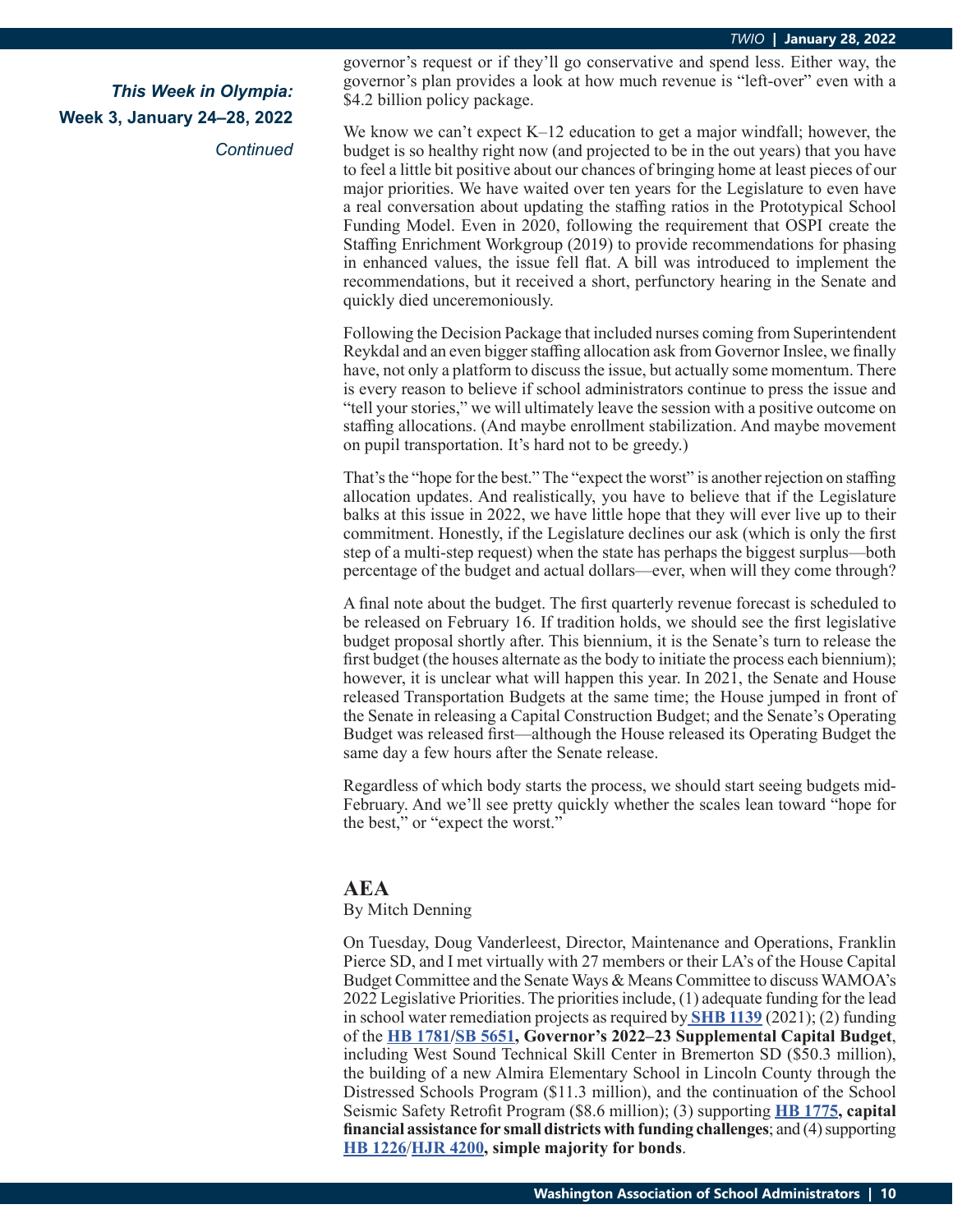*Continued*

The meetings were quite successful, and with 18 representatives and senators requesting WAMOA-facilitated school visits during the interim.

On Thursday, 14 WSNA school nutrition directors, Donna Parsons, WSNA's Public Policy and Legislative chair, and I met with 22 legislative champions or their LA's in all four caucuses to discuss WSNA's 2022 Legislative Priorities. The directors were primarily constituents, and their testimony resonated with their members. WSNA's priorities include supporting, (1) the emergency food cost reimbursement (\$7 million) in **[HB 1816/](https://app.leg.wa.gov/billsummary?BillNumber=1816&Initiative=false&Year=2021)[SB 5693](https://app.leg.wa.gov/billsummary?BillNumber=5693&Initiative=false&Year=2021), Governor's 2022–23 Supplemental Capital Budget**; (2) **[HB 1833](https://app.leg.wa.gov/billsummary?BillNumber=1833&Initiative=false&Year=2021), electronic free/reduced meal applications**; and (3) **[HB 1878/](https://app.leg.wa.gov/billsummary?BillNumber=1878&Initiative=false&Year=2021)[SB 5798](https://app.leg.wa.gov/billsummary?BillNumber=5798&Initiative=false&Year=2021), increasing public school participation in the USDA Community Eligibility Provision (CEP)**.

Both House bills, **HB 1833** and **HB 1878**, passed out of the House Education Committee yesterday. HB 1833 now goes to the House Rules Committee, and **HB 1878** to the House Appropriations Committee. **SB 5798** is scheduled to move out of the Senate Early Learning & K–12 Committee this morning.

One of WSNA's talking points on HB 1878/SB 5798 yesterday dealt with how qualifying school district nutrition programs that are mandated to join CEP would remain financially whole as their federal meal reimbursements would by decreased by joining CEP. We explained that the bill's fiscal note indicates that the cost of OSPI staffing would be \$166,700 during FY 2022 and \$282,000 in the 2023–25 biennium. The note further estimates that OSPI's total annual allocation to the new CEP schools would be \$21.5 million, beginning in SY 2023–24. The note further states that some districts may have difficulty in applying for CEP in SY 2022–23 and being accepted in CEP by USDA's June 30, 2022, deadline. The bill includes a null and void clause. We will speak to this fiscal impact when public hearings in the House Appropriations Committee and the Senate Ways & Means Committee are scheduled.

## **Pensions/Health Benefits**

By Fred Yancey – The Nexus Group

## **Health, Pension, and Other Benefit Issues**

*"Goals are dreams with deadlines."* Unknown

*"Deadlines just aren't real to me until I'm staring one in the face."* ― Rick Riordan*, The Lightning Thief*

The first major deadlines of this short session are February 3 for policy bills and February 7 for fiscal bills with the ultimate deadline for bills to make it out of their houses of origin being February 15.

As before, below is a brief report on selected bills that appear to have some support for advancing. Although any bill from the last or current session can always reappear. (See SSB 5326 below).

## **Retirement Related Proposals**

**[HB 1699](https://app.leg.wa.gov/billsummary?BillNumber=1699&Initiative=false&Year=2021)**: Permitting individuals retired from the Public Employees' Retirement System, the Teachers' Retirement System, and the School Employees' Retirement System additional opportunities to work for a school district for up to 1,040 hours per school year while in receipt of pension benefits until July 1, 2025.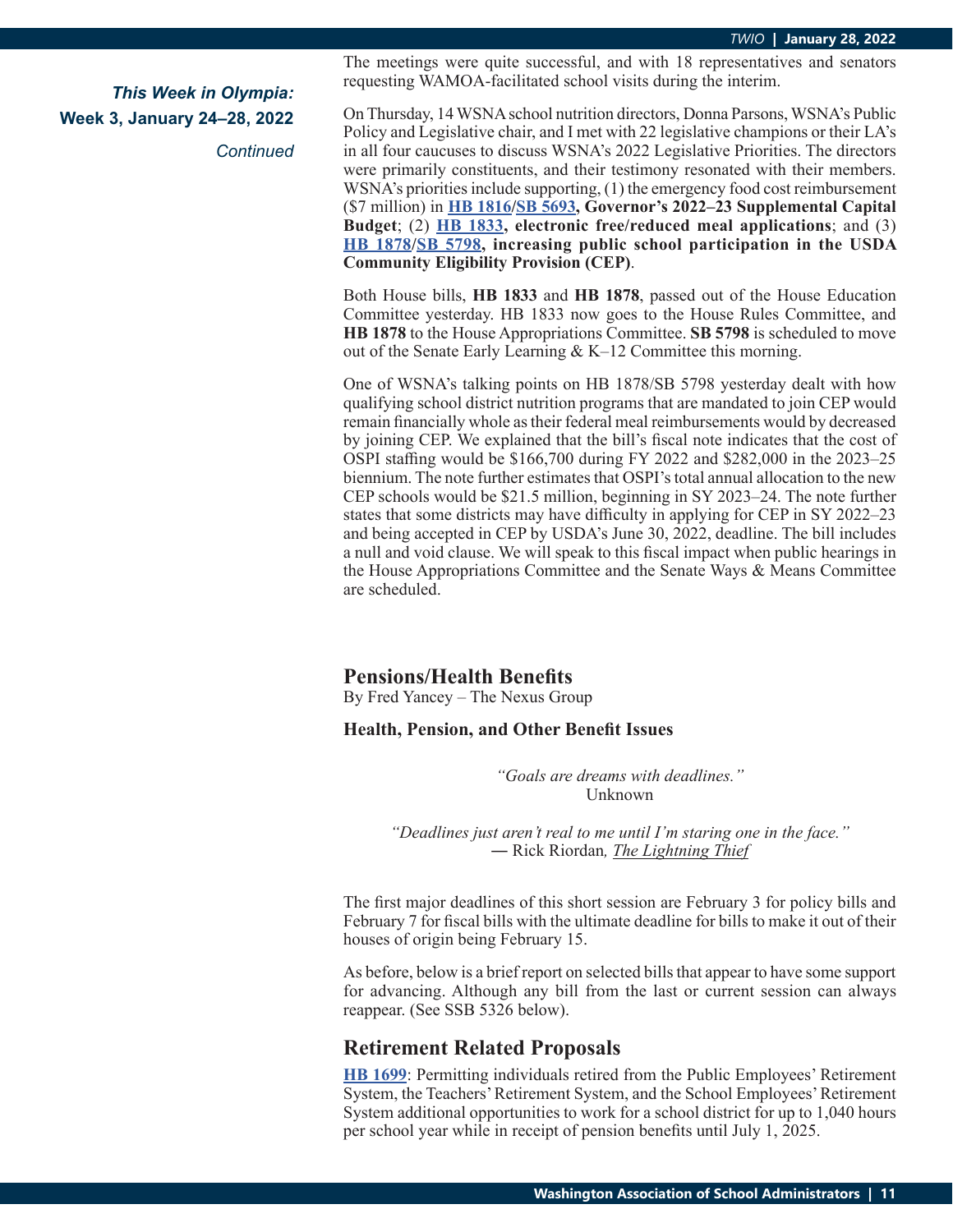*Continued*

*\*\*\*Comment*: This bill passed committee and is now before the Rules Committee awaiting action. Two amendments were passed; one dealt with insuring that it applied to Plan 1 members; the other, was an addition of an emergency clause. With the addition of the emergency clause, if and when it passes both houses and the Governor signs, it will be in immediate effect. Swift passage of this is essential if it is going to help the current school year.

**[HB 1721/](https://app.leg.wa.gov/billsummary?BillNumber=1721&Initiative=false&Year=2021)[SB 5676](https://app.leg.wa.gov/billsummary?BillNumber=5676&Initiative=false&Year=2021)**: Providing a benefit increase to certain retirees of the Public Employees' Retirement System Plan 1 and the Teachers' Retirement System Plan 1.

*Summary*: This bill would provide a three percent increase not to exceed \$110/ month for TRS1/PERS1 Plan retirees. The governor included this one-time increase in his released supplemental budget.

HB 1721: The Rules Committee was relieved of further consideration and the bill was placed on the floor calendar for second reading. SB 5676 is in the Senate Rules Committee awaiting action.

*Comment*: Passage of either bills seems certain. The question becomes, "Which bill will be the one that passes which chamber?" The answer often comes down to egos. Who wants credit? And sadly, this battle can end up killing the bill as time runs out.

**SB 5676/HB 1721**: Providing a benefit increase to certain retirees of the Public Employees' Retirement System Plan 1 and the Teachers' Retirement System Plan 1.

Summary: See HB 1721 above.

**[HB 1752](https://app.leg.wa.gov/billsummary?BillNumber=1752&Initiative=false&Year=2021)**: Adding a Roth option to deferred compensation plans.

*Comment*: The Rules Committee relieved it of further consideration. It has been placed on second reading/floor calendar awaiting action.

## **Potential Fiscal (\$\$) Impact (Often, Unfunded) to Districts**

**[HB 1486](https://app.leg.wa.gov/billsummary?BillNumber=1486&Initiative=false&Year=2021)**: Concerning qualifications for unemployment insurance when an individual voluntarily leaves work.

*Comment*: This bill expands eligibility to receive unemployment insurance benefits to those who voluntarily quit their jobs. Under current law, there are a limited number of circumstances when an employee can receive UI benefits after voluntarily leaving their job. Under the bill, a person would be eligible for UI benefits if they leave a job due to a family member's death or need to care for a child or adult.

The Rules Committee was relieved of further consideration and this bill was moved to the floor calendar awaiting action.

**[HB 1613](https://app.leg.wa.gov/billsummary?BillNumber=1613&Initiative=false&Year=2021)**: Concerning shared reporting responsibilities for both the paid family and medical leave and the long-term services and supports trust programs to clarify that information collected from employer reports shall remain private.

*Comment:* This bill is in House Rules Committee.

**[HB 1617](https://app.leg.wa.gov/billsummary?BillNumber=1617&Initiative=false&Year=2021)**: Aligning state and school holidays. The Legislature intends to clarify that Juneteenth, like all other state legal holidays, is a school holiday on which school may not be taught.

*Comment*: This bill passed committee and is before the Rules Committee awaiting a move to the floor calendar.

**[HB 1732](https://app.leg.wa.gov/billsummary?BillNumber=1732&Initiative=false&Year=2021)**: This bill delays the start date for the premium assessments under the Long-Term Services and Supports Trust Program (LTSS Trust Program) from January 1, 2022, to July 1, 2023. Delays the date benefits become available under the LTSS Trust Program from January 1, 2025, to July 1, 2026. Allows individuals born before January 1, 1968, who do not meet the LTSS Trust Program's vesting requirements, to receive partial benefits based on the number of years of premium payments. Requires employers to refund employees any LTSS Trust premiums collected before July 1, 2023.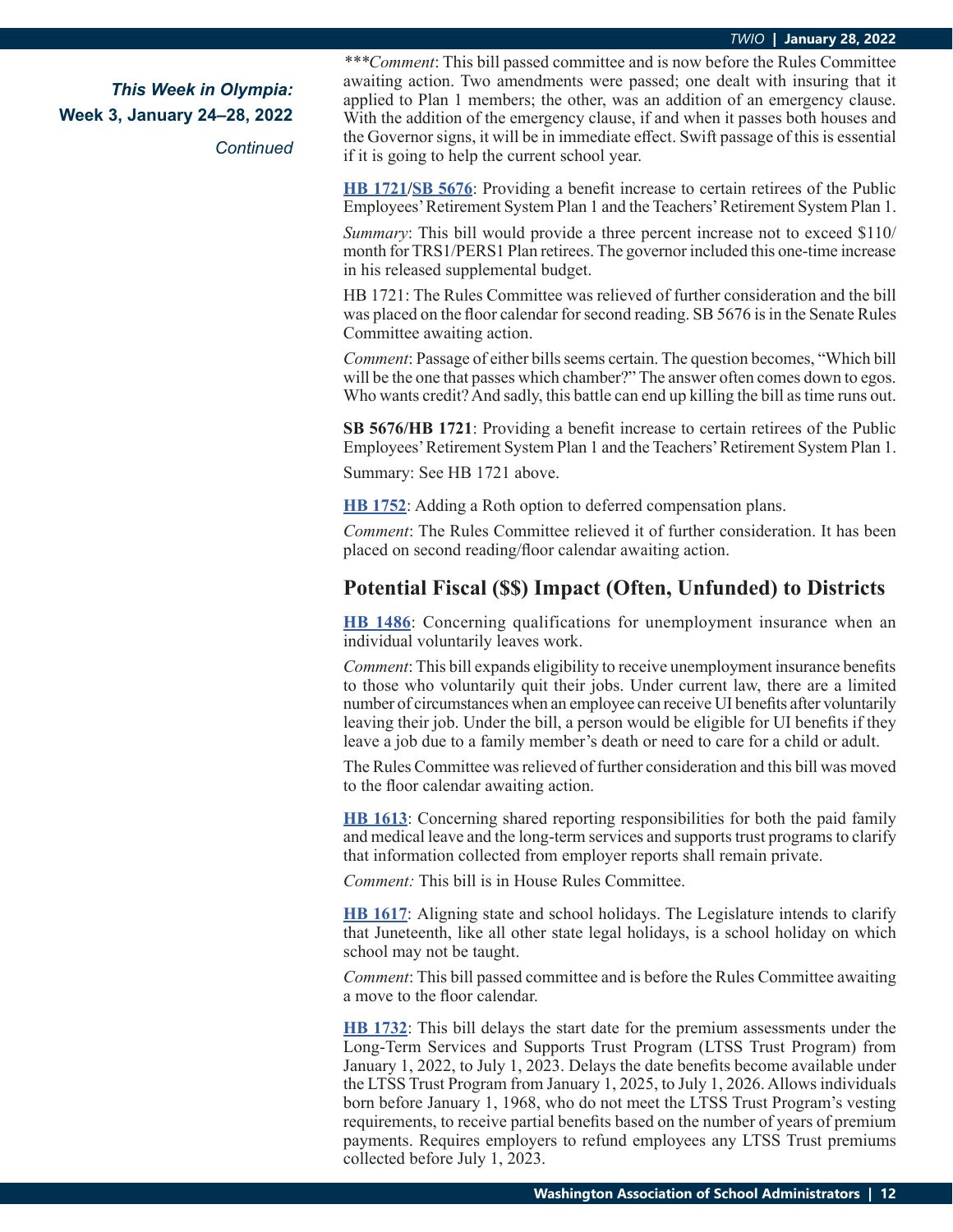*Continued*

*Comment*: This bill has been passed by both houses and has been delivered to the governor.

**[HB 1733](https://app.leg.wa.gov/billsummary?BillNumber=1733&Initiative=false&Year=2021)**: Establishing voluntary exemptions to the long-term services and supports trust program for certain populations. This bill establishes exemptions from the payment of premiums under the Long-Term Services and Supports Trust Program for certain veterans, spouses and registered domestic partners of military service members, nonimmigrant temporary workers, and employees who work in Washington and maintain a primary residence outside of Washington.

*Comment*: This bill has passed both houses and is awaiting an expected signature from the governor.

**[HB 1759](https://app.leg.wa.gov/billsummary?BillNumber=1759&Initiative=false&Year=2021)**: Requiring school districts and other public education entities to make information from the department of health about substance use trends, overdose symptoms and response, and the secure storage of prescription drugs, over-thecounter medications, and firearms and ammunition, available through their websites and other communication resources.

*Comment*: This bill has been moved to the Rules Committee.

**[HB 1763](https://app.leg.wa.gov/billsummary?BillNumber=1763&Initiative=false&Year=2021)**: Concerning injured workers' rights during independent medical examinations.

*Comment*: Scheduled for executive session on February 2.

**[HB 1803](https://app.leg.wa.gov/billsummary?BillNumber=1803&Initiative=false&Year=2021)**: Updating school district director compensation through the revision and preservation of a uniform compensation structure and an examination of future needs. Districts may compensate school directors up to \$128 per board meetings or other services for the district. Reimbursable expenses will also include childcare.

*Comment*: This bill has been moved to the Rules Committee.

**[HB 1837](https://app.leg.wa.gov/billsummary?BillNumber=1837&Initiative=false&Year=2021)**: This bill repeals the restriction on the regulation of work-related musculoskeletal disorders and ergonomics.

*Comment*: This bill has been sent to the Rules Committee.

**[HB 1900](https://app.leg.wa.gov/billsummary?BillNumber=1900&Initiative=false&Year=2021)**: Improving school districts' responses to complaints of discrimination, harassment, intimidation, and bullying. This bill directs the Office of the Superintendent of Public Instruction to update, and publicly post, model student handbook language to include information about policies and complaint procedures related to discrimination, including sexual harassment, and information about policies and complaint procedures related to harassment, intimidation, and bullying, as well as the overlap between the policies and complaint procedures. Requires that each school district to include the model student handbook language in any student, parent, employee, and volunteer handbook. Codifies an administrative rule requiring each school district and charter school to designate one person in the school district as the primary contact regarding compliance with state laws prohibiting discrimination in public schools.

*Comment*: A public hearing is scheduled for January 27. Executive session has been scheduled for February 3.

**[HB 1992](https://app.leg.wa.gov/billsummary?BillNumber=1992&Initiative=false&Year=2021)**: Concerning vacation leave accrual for public employees. This bill increases the cap on accrued vacation leave for state employees from 240 hours to 280 hours. Removes limits on the maximum amount of sick leave a school district employee may accumulate or use for the purposes of unused-leave compensation. Requires school districts to establish an emergency leave pool for staff who become ill or need to quarantine.

*Comment*: This bill is scheduled for executive session on February 1.

**[E2SSB 5155](https://app.leg.wa.gov/billsummary?BillNumber=5155&Initiative=false&Year=2021)**: Concerning prejudgment interest. This bill, as amended, starts interest running on a judgment entered following trial of the matter and arbitration awards for tortious conduct, other than medical malpractice claims, from the date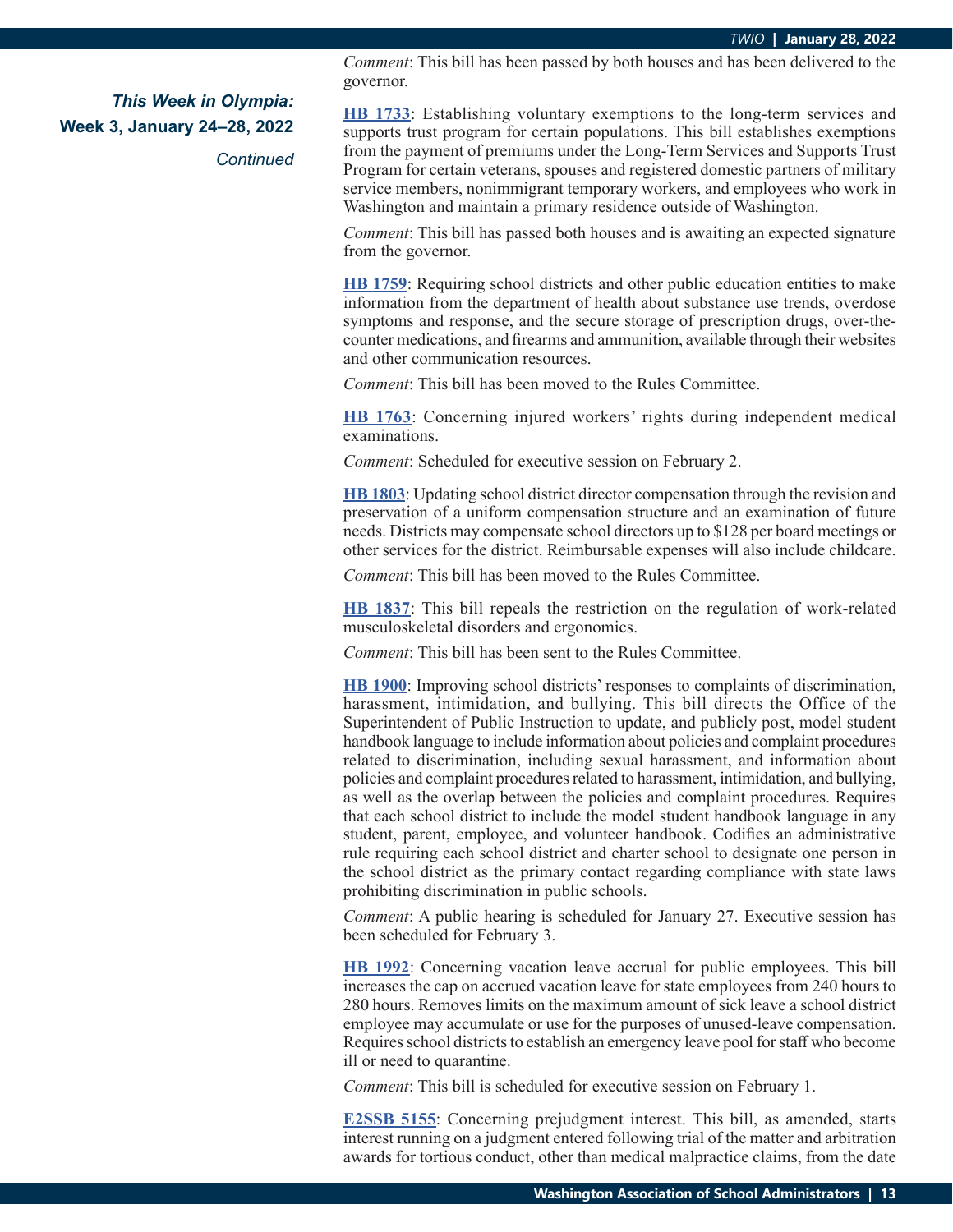*Continued*

on which the cause of action accrues for individuals and entities, but not public agencies. Starts interest running on a judgment for a medical malpractice claim from the date of entry of judgment.

*Comment*: This bill passed the Senate 31/18 and has been referred to the House Civil Rights & Judiciary Committee.

**[SSB 5326](https://app.leg.wa.gov/billsummary?BillNumber=5326&Initiative=false&Year=2021)**: Concerning health and pension benefits for school bus drivers employed by private nongovernmental entities. This bill provides that school districts may only enter into pupil transportation service contracts with nongovernmental entities that provide health and retirement benefit contributions to their employees' equivalent to those received by school employees.

*Comment*: This bill was resurrected from last session and has been placed on the Senate floor calendar awaiting action.

**[SSB 5628](https://app.leg.wa.gov/billsummary?BillNumber=5628&Initiative=false&Year=2021)**: Concerning cyber harassment, addressing concerns in the case of Rynearson v. Ferguson, and adding a crime of cyberstalking.

*Comment*: This whole area of internet 'bullying' either at or outside of school is a landmine of potential liability for districts. (IMHO). This bill has been moved to the Senate Rules Committee.

**[SB 5539](https://app.leg.wa.gov/billsummary?BillNumber=5539&Initiative=false&Year=2021)**: Concerning state funding for educational service districts. This bill requires that state funding be provided to each educational service district (ESD) for the employer cost of school employees' benefits for employees of the ESD that are covered by collective bargaining.

*Comment*: It is scheduled for a public hearing before the Senate Ways & Means Committee on January 27.

**[SB 5562](https://app.leg.wa.gov/billsummary?BillNumber=5562&Initiative=false&Year=2021)**: Concerning health care for non-represented employees of educational service districts. This bill requires that non-represented employees of an educational service district receive health care benefits through the Public Employees' Benefit Board beginning January 1, 2024.

*Comment*: This bill is scheduled for a public hearing on January 27.

**[SSB 5564](https://app.leg.wa.gov/billsummary?BillNumber=5564&Initiative=false&Year=2021)**: Protecting the confidentiality of employees using employee assistance programs. It is unlawful for an employer to obtain individually identifiable information regarding an employee's participation in an EAP. Individually identifiable information gathered in the process of conducting an EAP must be kept confidential. An employee's participation or nonparticipation in an EAP must not be a factor in a decision affecting an employee's job security, promotional opportunities, corrective or disciplinary action, or other employment rights.

*Comment*: This bill is in the Rules Committee awaiting further action.

**[SB 5649](https://app.leg.wa.gov/billsummary?BillNumber=5649&Initiative=false&Year=2021)**: Modifying the Washington state paid family and medical leave act. This bill provides that an allowable purpose for family leave is any leave taken by an employee during the seven calendar days following the death of the family member for whom the employee would have qualified to take medical leave for the birth of their child or would have qualified for family bonding leave. Specifies that leave taken by certain employees in the first six weeks after giving birth must be medical leave, unless the employee chooses to use family leave. Expires the collective bargaining exception contained in the Paid Family and Medical Leave (PFML) program. Establishes an actuarial office within the Employment Security Department (ESD), which must report annually on the financial condition of the PFML program and requires ESD to report on specified fiscal areas of the PFML program. Requires ESD to publish a list of employers with approved voluntary plans on its website. Requires the Office of Financial Management to coordinate with another agency for actuarial services relative to the PFML program and report to the Legislature by October 1, 2022. Creates a legislative task force on PFML program premiums.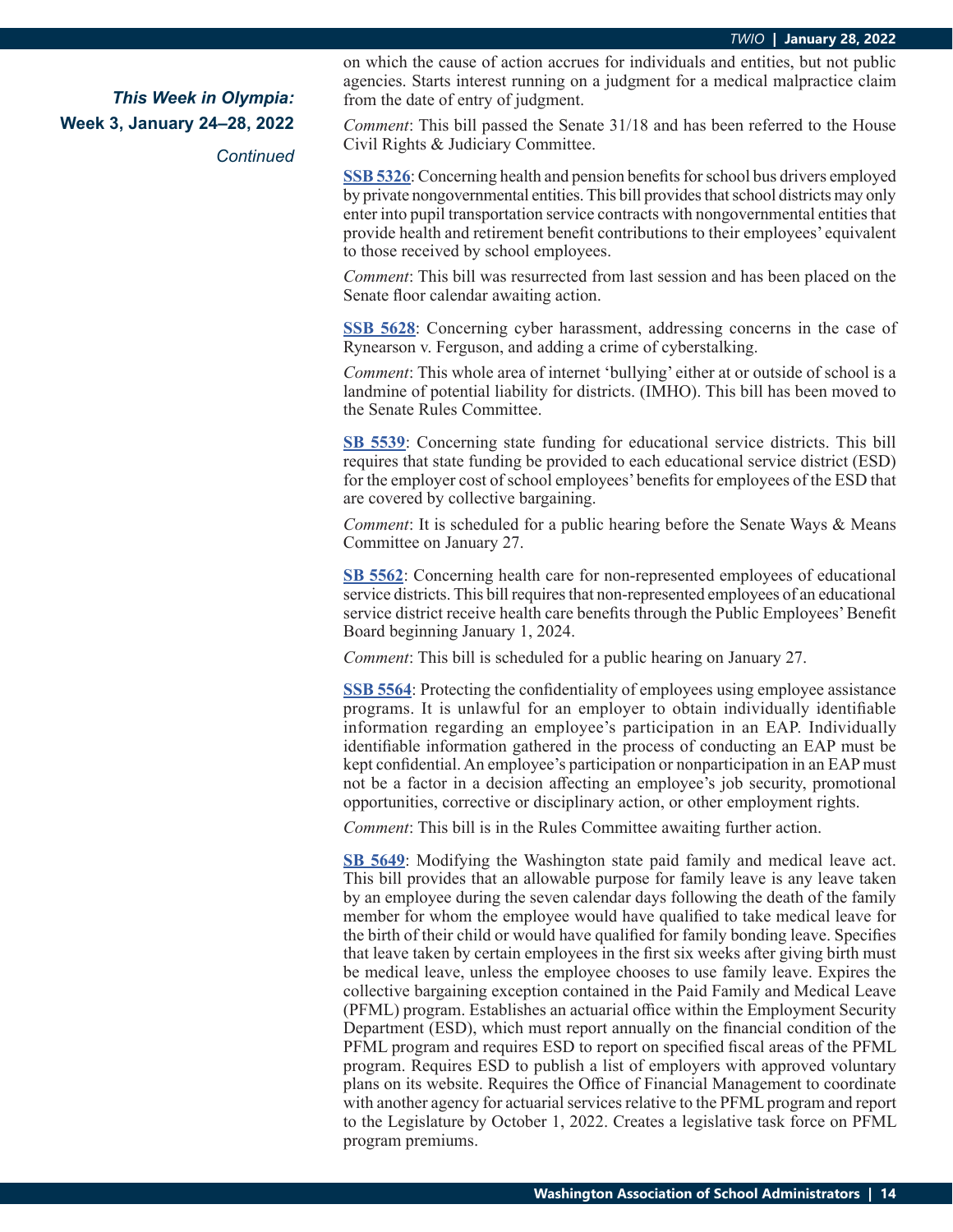*Continued*

*Comment*: It has been referred to the Senate Ways & Means Committee for a public hearing.

**[SB 5835](https://app.leg.wa.gov/billsummary?BillNumber=5835&Initiative=false&Year=2021)**: Concerning workers' compensation. This bill provides the same percentages of the worker's wages to be received by an injured worker for a permanent and temporary total disability whether a worker is married or unmarried. Removes the requirement that an injured worker be married to receive an additional \$10 per month when the worker is receiving the minimum monthly payments for a permanent or temporary total disability.

*Comment*: It has been scheduled for executive session on February 2.

**[SB 5873](https://app.leg.wa.gov/billsummary?BillNumber=5873&Initiative=false&Year=2021)**: Concerning unemployment insurance, family leave, and medical leave premiums. This bill decreases the maximum Unemployment Insurance (UI) social cost factor for 2022 and 2023 (Approx. 33 percent decrease). Sets a maximum UI rate class for the purposes of the percentage of the social cost factor to be paid by small businesses in 2023. Decreases the Paid Family & Medical Leave employee premium rate, subject to appropriation.

*Comment*: Scheduled for executive session January 31.



**Dan Steele, Government Relations** dsteele@wasa-oly.org **Washington Association of School Administrators** PO Box 14459 | Tumwater, WA 98511 P: 800.859.9272 | 360.489.3642 | www.wasa-oly.org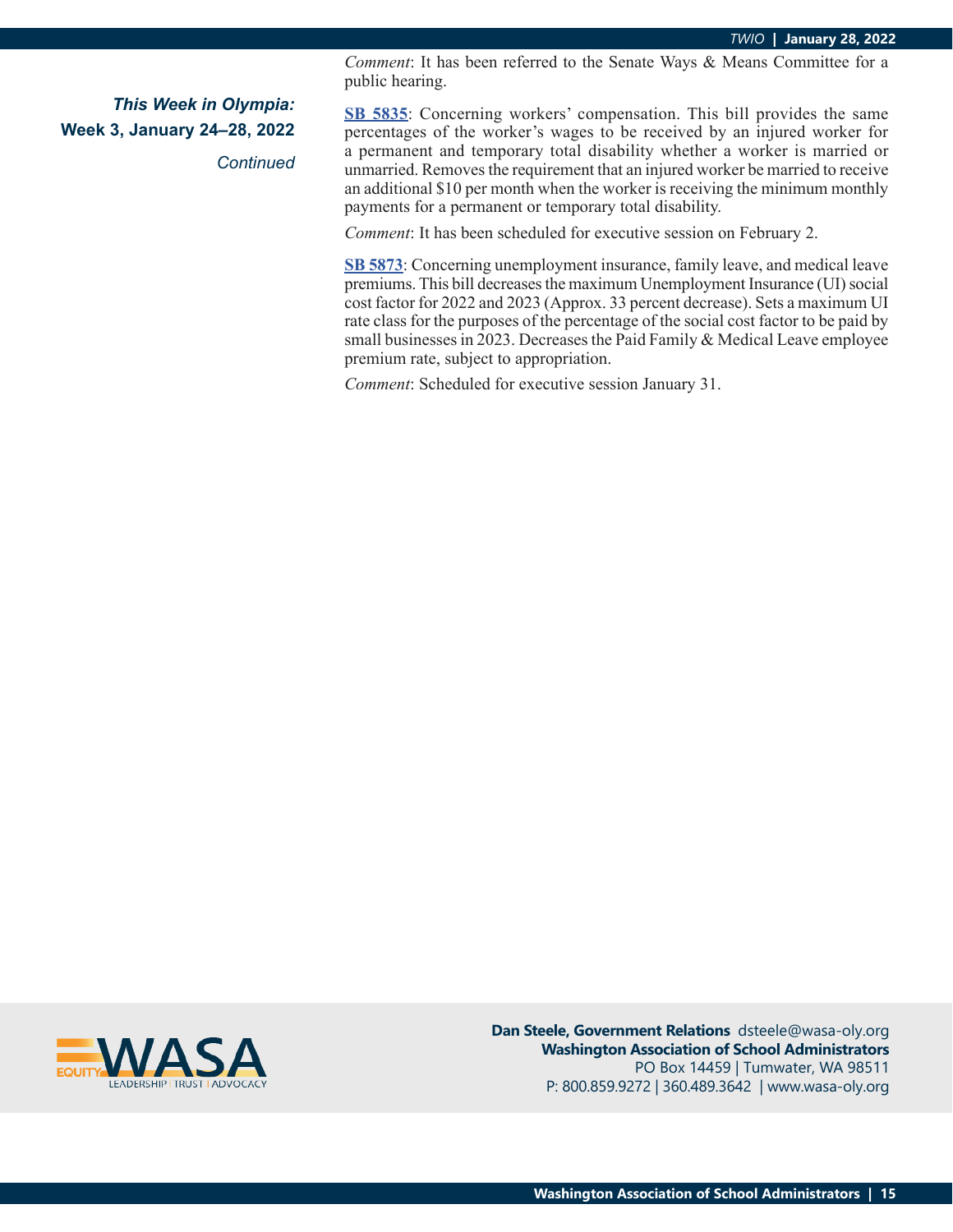# **Legislative Resources**

## **Committee Meeting Schedule**

Legislative Committees Meetings are scheduled to be held at the following times but are subject to change.

Up-to-date meeting schedules and agendas are available on the [State Legislature website.](http://www.leg.wa.gov/legislature/pages/calendar.aspx)

## **Mondays**

1:30–3:30 p.m. Senate Early Learning & K–12 Virtual

3:30–5:15 p.m. House Appropriations Virtual

4–6 p.m. Senate Ways & Means Virtual

## **Tuesdays**

8–10 a.m. House Education Virtual

1:30–3:30 p.m. House Appropriations Virtual

3:30–5:15 p.m. House Appropriations Virtual

4–6 p.m. Senate Ways & Means Virtual

#### **Wednesdays**

10:30 a.m.–12:30 p.m. Senate Early Learning & K–12 Virtual

## **Thursdays**

1:30–3:30 p.m. House Appropriations Virtual

3:30–5:15 p.m. House Appropriations Virtual

4–6 p.m. Senate Ways & Means Virtual

## **Fridays**

8–10 a.m. Senate Early Learning & K–12 Virtual

10–11 a.m. House Education Virtual

## **Useful Links**

**Washington State Government** <http://www.access.wa.gov>

**State Legislature** <http://www.leg.wa.gov>

**Senate** <http://www.leg.wa.gov/Senate>

**House of Representatives** <http://www.leg.wa.gov/House>

**Legislative Committees** [http://www.leg.wa.gov/ legislature/](http://www.leg.wa.gov/ legislature/pages/committeelisting.aspx) [pages/committeelisting.aspx](http://www.leg.wa.gov/ legislature/pages/committeelisting.aspx)

**Legislative Schedules** [http://www.leg.wa.gov/legislature/](http://www.leg.wa.gov/legislature/pages/calendar.aspx) [pages/calendar.aspx](http://www.leg.wa.gov/legislature/pages/calendar.aspx)

**Office of the Governor** <http://www.governor.wa.gov>

**OSPI** <http://www.k12.wa.us>

**TVW** <http://www.tvw.org>

#### **Session Cut–off Calendar**

**January 10, 2022** First Day of Session.

#### **February 3, 2022**

Last day to read in committee reports in house of origin, except House fiscal, Senate Ways & Means, and Transportation Committees.

#### **February 7, 2022**

Last day to read in committee reports from House fiscal, Senate Ways & Means, and Transportation Committees in house of origin.

## **February 15, 2022**

Last day to consider bills in house of origin (5 p.m.).

## **February 24, 2022**

Last day to read in committee reports from opposite house, except House fiscal, Senate Ways & Means, and Transportation Committees.

#### **February 28, 2022**

Last day to read in opposite house committee reports from House fiscal, Senate Ways & Means, and Transportation Committees.

#### **March 4, 2022\***

Last day to consider opposite house bills (5 p.m.) (except initiatives and alternatives to initiatives, budgets and matters necessary to implement budgets, differences between the houses, and matters incident to the interim and closing of the session).

#### **March 10, 2022**

Last day allowed for regular session under state constitution.

\* After 5:00 p.m. on the 54th day, only initiatives, alternatives to initiatives, budgets and matters necessary to implement budgets, matters that affect state revenue, messages pertaining to amendments, differences between the houses, and matters incident to the interim and closing of the session may be considered.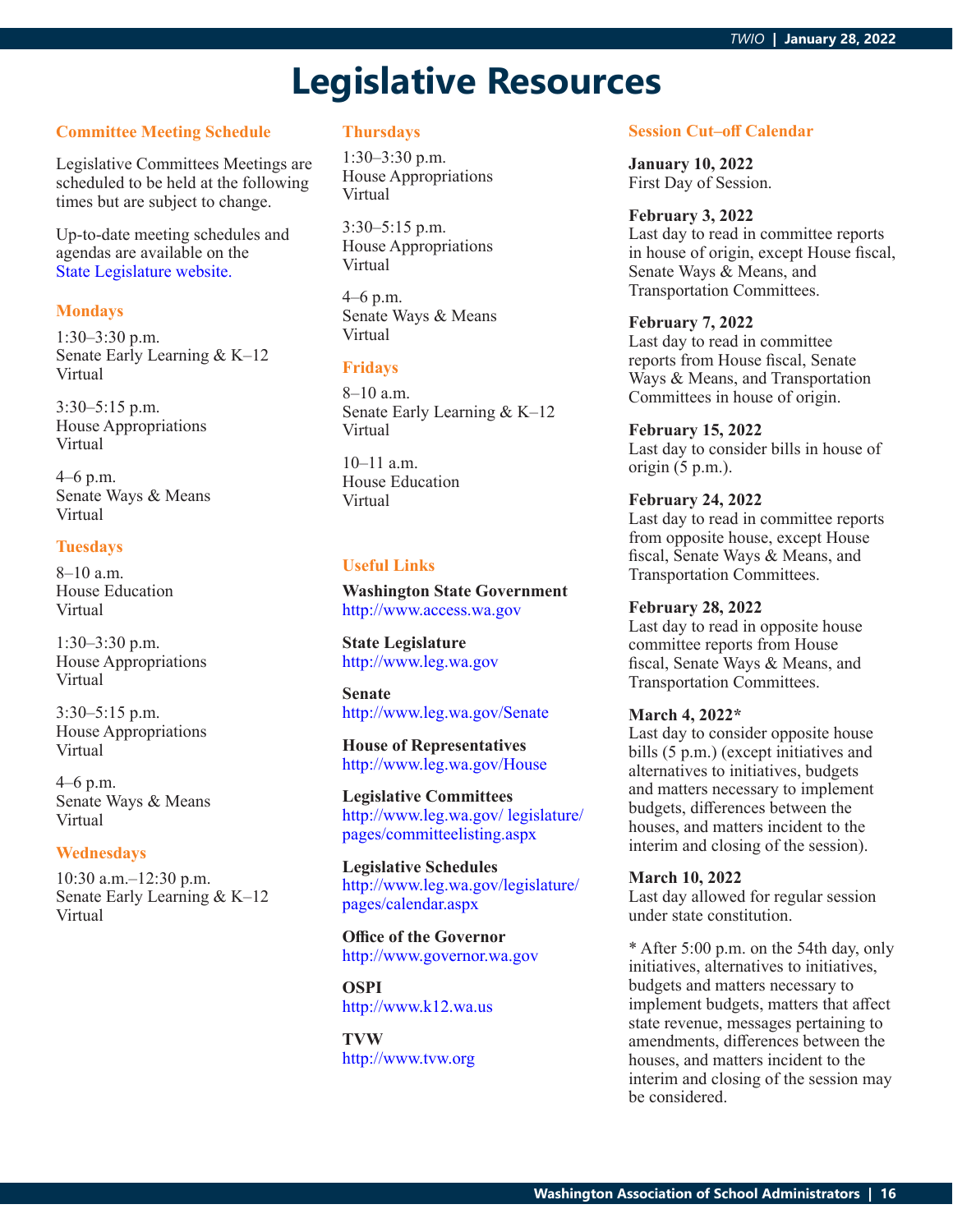## **Bill Watch**

TWIO tracks critical education bills each week as they are introduced. Detailed bill information can be accessed by clicking on the bill number. The following is a list of the bills of highest interest to school administrators. A more comprehensive bill watch list is located on the [WASA website](http://wasa-oly.org/wasa/WASA/Government_Relations/Action_Center/2019_WASA_Bill_Watch/WASA/4_0_Government_Relations/Materials/Bill_Watch/Bill_Watch.aspx?hkey=eee1bb39-a099-43b7-8a1b-1262f2966f1a).

| Bill #                      | <b>Title</b>                 | <b>Status</b>              | <b>Sponsor</b> |
|-----------------------------|------------------------------|----------------------------|----------------|
| <b>HB</b> 1006              | Immunization, declining      | H HC/Wellness              | Klippert       |
| <b>HB</b> 1010              | Motor vehicle sales tax      | H Appropriations           | MacEwen        |
| <b>HB</b> 1024              | Sunshine committee/juveniles | H State Govt & Tribal Rel. | Springer       |
| <b>HB</b> 1029              | Emergency orders and rules   | H State Govt & Tribal Rel. | Walsh          |
| <b>HB</b> 1032              | TRS & SERS early retirement  | H Appropriations           | Harris         |
| <b>HB</b> 1039              | Bicycle & pedestrian travel  | H Transportation           | McCaslin       |
| <b>HB</b> 1040              | Retired school empl. health  | H Appropriations           | Dolan          |
| <b>ESHB 1056</b>            | Public meetings/emergencies  | H Rules 3C                 | Pollet         |
| <b>HB</b> 1065              | Epidemic, pandemic vaccines  | H HC/Wellness              | Eslick         |
| <b>HB</b> 1066              | Ed. service district boards  | H Education                | Stonier        |
| HB 1067                     | State dinosaur               | H 2nd Reading              | Morgan         |
| 2SHB 1076                   | Workplace violations/qui tam | H Rules 3C                 | Hansen         |
| <b>HB</b> 1077              | Federal Way school district  | H Appropriations           | Johnson        |
| <b>HB</b> 1079              | Charter schools time frame   | H Education                | Dolan          |
| <b>SHB 1081 (ESSB 5084)</b> | State gen. obligation bonds  | H Rules X                  | Tharinger      |
| HB 1093 (SB 5091)           | Operating Budget, 2nd supp.  | H Appropriations           | Ormsby         |
| <b>SHB 1094</b> (ESSB 5092) | <b>Operating Budget</b>      | H Rules X                  | Ormsby         |
| <b>HB 1098</b> (ESSB 5061)  | Unemployment insurance       | H Labor & Workplace        | Sells          |
| <b>HB</b> 1149              | Public health education      | H Education                | Pollet         |
| <b>SHB 1153</b>             | Language access in schools   | H Appropriations           | Orwall         |
| <b>SHB</b> 1156             | Local elections              | H Rules C                  | Harris-Talley  |
| 2SHB 1162                   | High school graduation       | H Rules R                  | Stonier        |
| <b>HB</b> 1180              | Public testimony             | H Local Govt               | Kraft          |
| HB 1182 (SB 5209)           | Crisis response services     | H HC/Wellness              | Orwall         |
| HB 1195 (SB 5443)           | Charter school time frame    | H Education                | Dolan          |
| <b>HB</b> 1212              | Repair of electronics        | H ConsPro&Bus              | Gregerson      |
| HB 1215                     | K-12 education scholarships  | H Education                | Kraft          |
| <b>HB</b> 1226              | School district elections    | H Education                | Stonier        |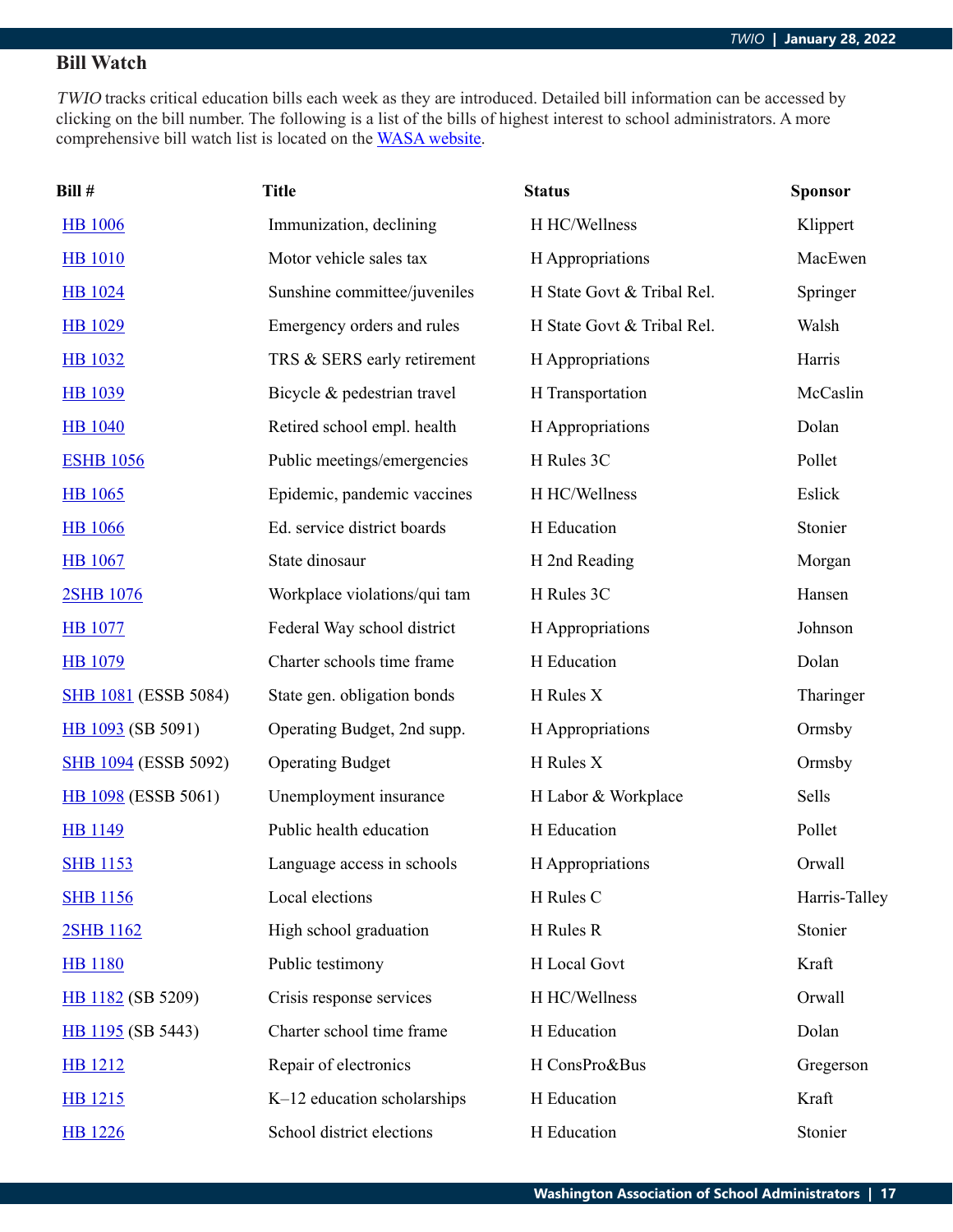| SHB 1264 (SB 5274) | Equity impact statement       | H Appropriations         | Thai       |
|--------------------|-------------------------------|--------------------------|------------|
| <b>HB</b> 1270     | Leadership skills grant prg.  | H Appropriations         | Young      |
| HB 1305            | Right to refuse vaccines      | H HC/Wellness            | Kraft      |
| <b>SHB 1306</b>    | School boards/bond training   | H Education              | Sells      |
| <b>HB</b> 1308     | Apprenticeship utilization    | H Cap Budget             | Riccelli   |
| <b>HB</b> 1317     | Right to refuse/health        | H HC/Wellness            | Young      |
| HB 1321 (SB 5114)  | Reopening/public health       | H HC/Wellness            | MacEwen    |
| <b>ESHB 1329</b>   | Public meetings               | S State Govt & Elections | Wicks      |
| HB 1334            | Appropriations/COVID-19       | H Appropriations         | Stokesbary |
| <b>HB</b> 1338     | School resources/COVID-19     | H Civil R & Judiciary    | Harris     |
| <b>SHB 1340</b>    | Pandemic task force           | H Appropriations         | Lovick     |
| HB 1343            | Unemployment ins./employers   | H Labor & Workplace      | Hoff       |
| 2SHB 1354          | Suicide review teams          | H Rules C                | Mosbrucker |
| <b>HB</b> 1358     | State school levies           | H Finance                | Orcutt     |
| <b>SHB 1366</b>    | In-person instruction         | H Rules C                | Caldier    |
| <b>HB</b> 1371     | State property tax levies     | H Finance                | Sutherland |
| <b>HB</b> 1390     | Athletic scholarship funding  | H Coll & Workforce Dev.  | Walsh      |
| <b>HB</b> 1396     | US history & gov/high school  | H Education              | Dufault    |
| <b>ESHB 1410</b>   | Home foreclosure/taxes        | C 257 L 21               | Volz       |
| <b>HB</b> 1415     | Skill center class size       | H Appropriations         | Paul       |
| <b>HB</b> 1419     | Certificated staff/factors    | H Appropriations         | Dolan      |
| <b>HB</b> 1420     | School empl/COVID-19 vaccine  | H HC/Wellness            | MacEwen    |
| <b>HB</b> 1422     | Sexual health ed./dates       | H Education              | MacEwen    |
| <b>HB</b> 1440     | Small wireless facilities     | H Comm & Economic Dev.   | Boehnke    |
| <b>HB</b> 1442     | Epidemic preparedness         | H HC/Wellness            | Chase      |
| <b>HB</b> 1450     | School computers/device tax   | H Education              | Gregerson  |
| <b>SHB 1451</b>    | <b>ECEAP</b> entitlement date | H Appropriations         | Sullivan   |
| <b>HB</b> 1452     | Physical education credit     | H Education              | Mosbrucker |
| <b>EHB 1453</b>    | Voters' pamphlets             | H Passed 3rd             | Bergquist  |
| 2SHB 1460          | Telecommunications access     | H Rules C                | Gregerson  |
| <b>HB</b> 1466     | Outdoor education             | H Appropriations         | Rule       |
| <b>HB</b> 1481     | School employees/firearms     | H Civil R & Judiciary    | Chase      |
| <b>HB</b> 1500     | School district audits        | H Appropriations         | Sullivan   |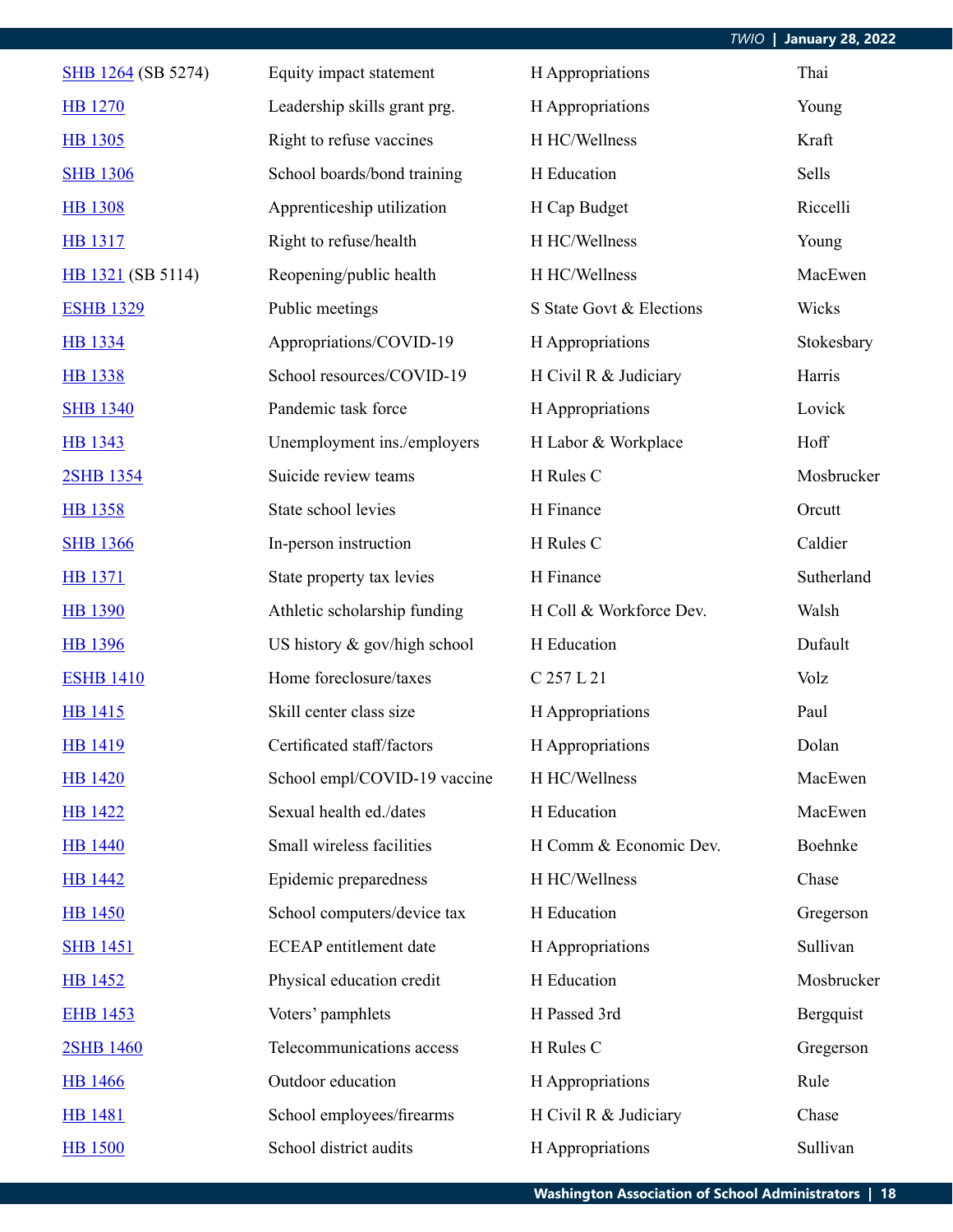|                           |                                 |                            | <b>January 28, 2022</b><br><b>TWIO</b> |
|---------------------------|---------------------------------|----------------------------|----------------------------------------|
| <b>HB</b> 1519            | Levy shifts/court rulings       | H Finance                  | Paul                                   |
| <b>HB</b> 1536            | Regional apprenticeship prgs    | H Education                |                                        |
| <b>HB</b> 1544            | Ag., food, nat. resource ed.    | H Education                | Klippert                               |
| HB 1553 (SB 5473)         | "Open safe, open now" plan      | H State Govt & Tribal Rel. | MacEwen                                |
| HB 1555                   | Freedom in education            | H Education                | Chase                                  |
| <b>HB</b> 1556            | School athletics/eligibility    | H Education                | Chase                                  |
| <b>HB</b> 1557            | Gubernatorial proclamations     | H State Govt & Tribal Rel. | MacEwen                                |
| HB 1563                   | Gubernatorial orders/relief     | H Civil R & Judiciary      | Young                                  |
| HB 1565                   | PERS/TRS 1 benefit increase     | H Appropriations           | Johnson                                |
| <b>HB</b> 1568            | Unemployment insurance          | H Appropriations           | Bergquist                              |
| <b>HB</b> 1570            | Proof of vaccination            | H HC/Wellness              | Walsh                                  |
| HB 1590 (SB 5563)         | <b>Enrollment</b> stabilization | H Appropriations           | Dolan                                  |
| <b>HB</b> 1591            | Charter schools/local enrich    | H Appropriations           | Dolan                                  |
| <b>HB</b> 1594            | Long-term care/repeal           | H Appropriations           | Abbarno                                |
| <b>HB</b> 1596            | Long-term care/outside WA       | H Appropriations           | Abbarno                                |
| <b>HB</b> 1597            | Long-term care/hardship         | H Appropriations           | Abbarno                                |
| <b>HB</b> 1598            | Long-term care/death            | H Appropriations           | Abbarno                                |
| HB 1599                   | Long-term care/new graduates    | H Appropriations           | Abbarno                                |
| <b>HB</b> 1601            | Student homelessness pilot      | H Appropriations           | Leavitt                                |
| <b>HB</b> 1603            | Transportation/general fund     | H Appropriations           | <b>Barkis</b>                          |
| <b>HB</b> 1604            | Motor vehicle sales tax         | H Appropriations           | MacEwen                                |
| <b>HB</b> 1607            | Safe routes to schools prg.     | H Appropriations           | Rude                                   |
| <b>HB</b> 1611            | Highly capable students         | H Education                | Dolan                                  |
| <b>SHB 1617</b>           | State and school holidays       | H Rules R                  | Morgan                                 |
| <b>HB</b> 1628            | Voter pamphlet statements       | H State Govt & Tribal Rel. | Jacobsen                               |
| SHB 1629 (SB 5538)        | Aerial imaging technology       | H Rules R                  | Dolan                                  |
| <b>SHB 1630</b>           | Weapons/certain meetings        | H Rules R                  | Senn                                   |
| HB 1633                   | K-12 education scholarships     | H Education                | Walsh                                  |
| <b>SHB 1642 (SB 5614)</b> | National guard ed. grants       | H Rules R                  | Leavitt                                |
| <b>HB</b> 1644            | Pupil transp./electric          | H Appropriations           | Senn                                   |
| <b>SHB 1664</b>           | Schools/support funding         | H Appropriations           | Rule                                   |
| HB 1693                   | Home school day                 | H State Govt & Tribal Rel. | Chase                                  |
| <b>SHB 1699</b>           | Work in retirement/schools      | <b>HAPPDPS</b>             | Bergquist                              |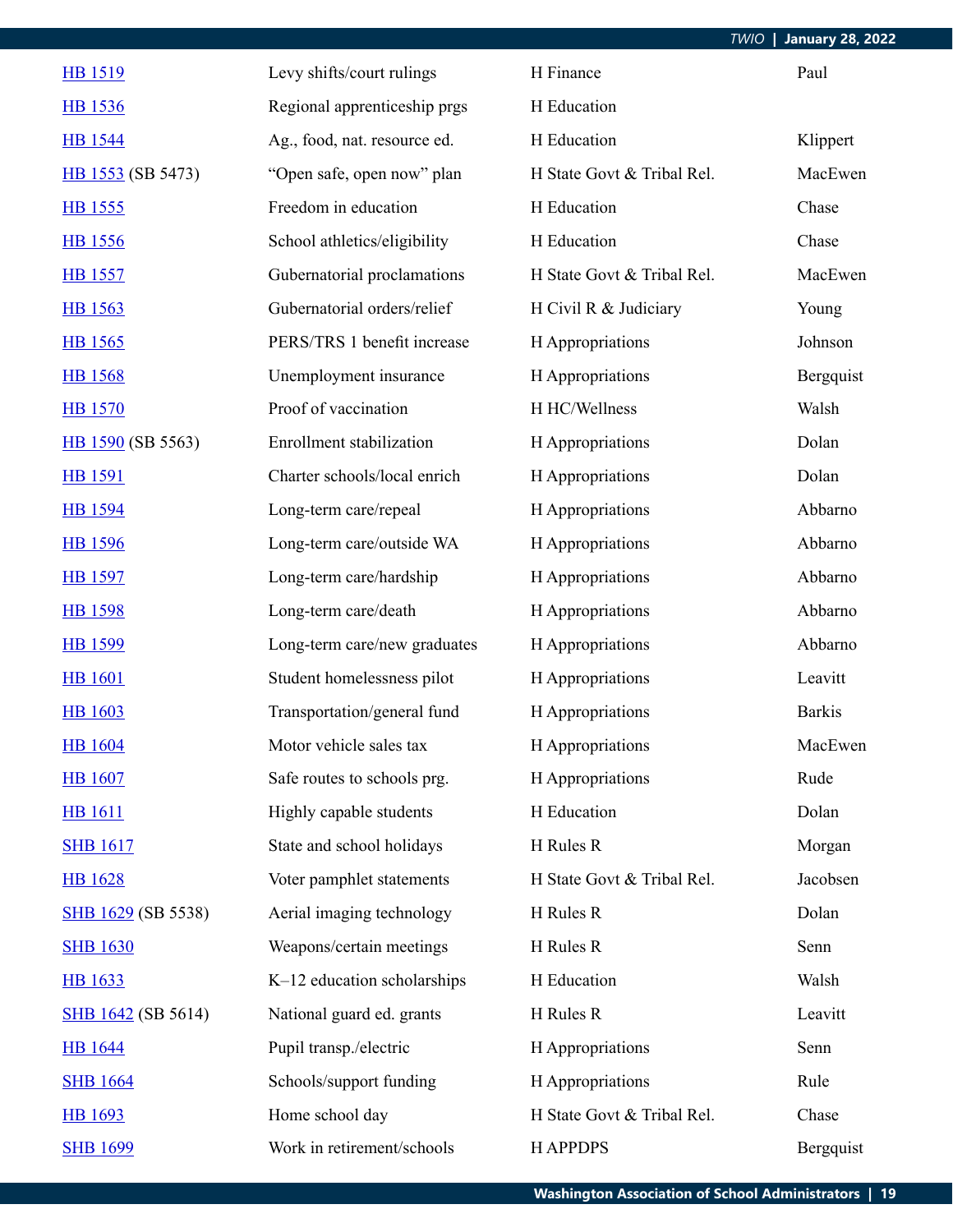|                   |                                 |                            | TWIO | <b>January 28, 2022</b> |
|-------------------|---------------------------------|----------------------------|------|-------------------------|
| <b>HB</b> 1714    | Impact fee deferrals            | H LGDP                     |      | Duerr                   |
| HB 1721 (SB 5676) | PERS/TRS 1 benefit increase     | H 2nd Reading              |      | Stokesbary              |
| HB 1722 (SB 5775) | Broadband deployment            | H Local Govt               |      | Boehnke                 |
| <b>SHB 1723</b>   | Telecommunications access       | H Appropriations           |      | Gregerson               |
| <b>SHB 1727</b>   | Odd-numbered year elections     | <b>H SGOVDPS</b>           |      | Gregerson               |
| <b>SHB 1732</b>   | Long-term care/delay            | Del to Gov                 |      | Sullivan                |
| <b>ESHB 1733</b>  | Long-term care/exemptions       | Del to Gov                 |      | Paul                    |
| <b>SHB 1736</b>   | State student loan program      | H Appropriations           |      | Sullivan                |
| HB 1742           | Long-term care program          | H Appropriations           |      | Schmick                 |
| <b>SHB 1746</b>   | Students/COVID-19 pandemic      | H Appropriations           |      | Ortiz-Self              |
| <b>HB</b> 1754    | Prejudgment interest            | H Civil R & Judiciary      |      | Hackney                 |
| <b>HB</b> 1757    | ESDs/PEBB health plans          | H Appropriations           |      | Cody                    |
| HB 1759           | School websites/drug info.      | H Education                |      | Callan                  |
| <b>HB</b> 1760    | Dual credit program access      | H Education                |      | Paul                    |
| HB 1762 (SB 5539) | Ed. service district funding    | H Appropriations           |      | MacEwen                 |
| HB 1775           | Capital assistance/schools      | H Cap Budget               |      | McEntire                |
| <b>HB</b> 1778    | Election security               | H State Govt & Tribal Rel. |      | Klippert                |
| HB 1781 (SB 5651) | Capital Budget, supplemental    | H Cap Budget               |      | Tharinger               |
| HB 1786 (SB 5689) | Transportation Budget, supp.    | H Transportation           |      | Fey                     |
| <b>HB</b> 1791    | Prof. educator reprimands       | H Education                |      | Harris                  |
| <b>SHB 1800</b>   | Behavioral health/minors        | H Appropriations           |      | Eslick                  |
| HB 1803           | School director compensation    | H Education                |      | Callan                  |
| HB 1805 (SB 5797) | Opportunity scholarship prog    | <b>H CWDDP</b>             |      | Paul                    |
| <b>HB</b> 1807    | Civic education                 | H Education                |      | Walsh                   |
| <b>HB</b> 1808    | Pupil transportation funding    | H Rules R                  |      | Stonier                 |
| <b>SHB 1810</b>   | Electronic products repair      | H Appropriations           |      | Gregerson               |
| HB 1816 (SB 5693) | Operating Budget, supp.         | H Appropriations           |      | Ormsby                  |
| HB 1819           | Property tax exemption          | H Finance                  |      | Leavitt                 |
| HB 1829           | <b>African American studies</b> | H Education                |      | Johnson                 |
| HB 1833           | School meals/electronic info    | H Education                |      | <b>Berg</b>             |
| <b>HB</b> 1834    | Student absences/mental health  | H Education                |      | Callan                  |
| HB 1842           | School board director qualif    | H Education                |      | Taylor                  |
| HB 1865           | Certified peer specialists      | H HC/Wellness              |      | Davis                   |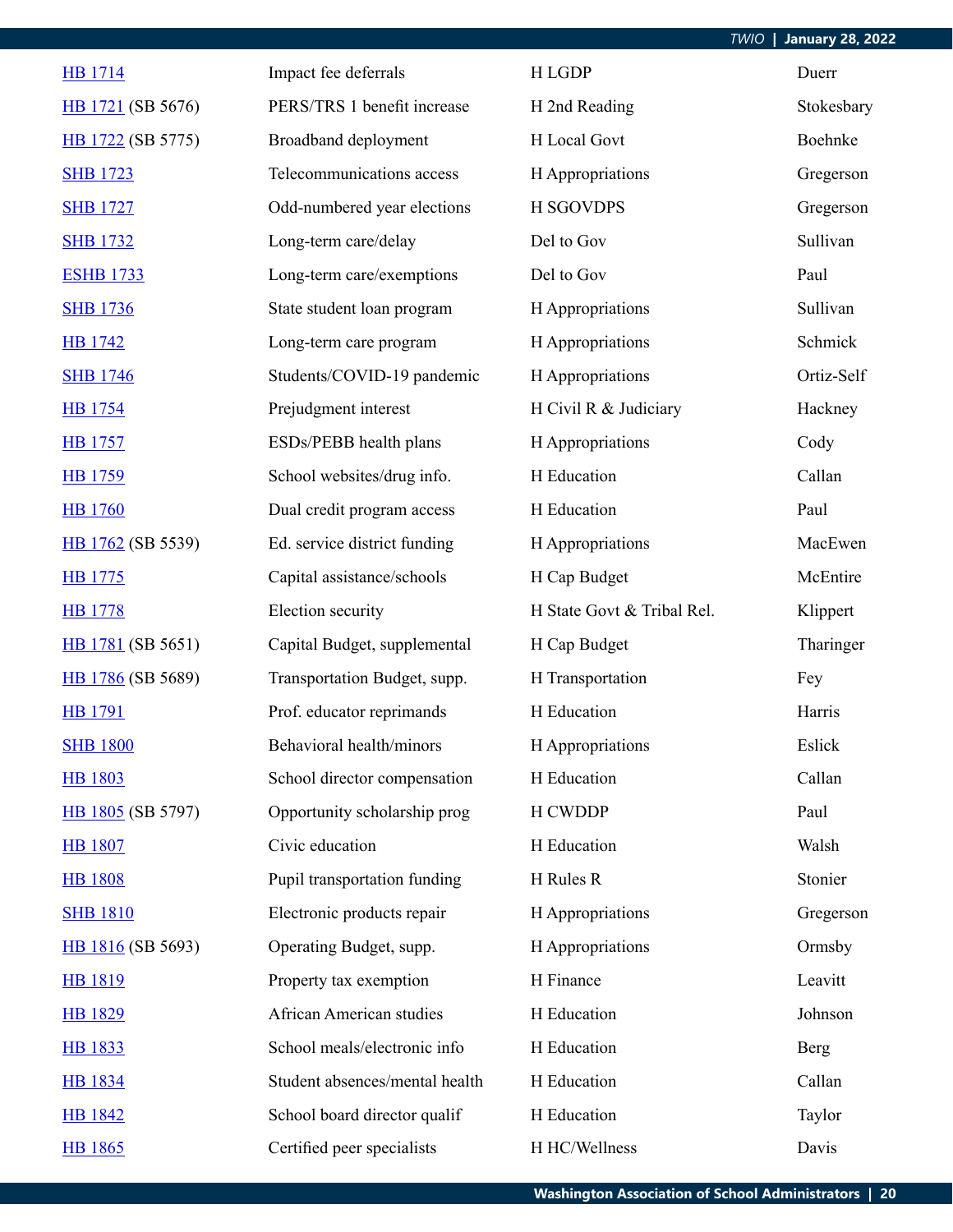| <b>HB</b> 1867     | Dual credit program data     | H Education                   | Paul            |
|--------------------|------------------------------|-------------------------------|-----------------|
| HB 1875            | Budget stabilization account | H Appropriations              | Stokesbary      |
| HB 1878 (SB 5798)  | Schools/comm. eligibility    | H Education                   | Riccelli        |
| <b>HB 1886</b>     | Critical race theory         | H Education                   | Klippert        |
| <b>HB</b> 1887     | COVID-19/children's sports   | H State Govt & Tribal Rel.    | Klippert        |
| <b>HB 1898</b>     | State school levies, reduce  | H Finance                     | Orcutt          |
| <b>HB 1900</b>     | Schools/discrimination, etc. | H Education                   | Senn            |
| <b>HB</b> 1911     | Insurance/plan 2 members     | <b>HAPPDP</b>                 | <b>Bronoske</b> |
| <b>HB</b> 1938     | Student financial education  | H Education                   | Stonier         |
| <b>HB</b> 1941     | Active shooter drills        | H Education                   | Walen           |
| <b>HB</b> 1942     | Paraeducator course of study | H Education                   | Donaghy         |
| HB 1955            | Dependency/education         | H Education                   | Rule            |
| <b>HB</b> 1962     | Charter school time frame    | H Education                   | Entenman        |
| <b>HB</b> 1968     | Schools/immunization         | H Education                   | Klippert        |
| <b>HB</b> 1969     | Traffic cameras/speed        | H Transportation              | Fey             |
| <b>HB</b> 1973     | School board recordings      | H Exec Action                 | Rude            |
| <b>HB</b> 1974     | Education elections/WSSDA    | H Education                   | Ybarra          |
| <b>HB</b> 1976     | Schools/eating outside       | H Education                   | Corry           |
| HB 1985 (SSB 5595) | Schools/support funding      | H Education                   | Dolan           |
| HB 1986 (SB 5601)  | School district boards       | H Education                   | Klippert        |
| <b>HB</b> 1992     | Vacation leave accrual       | H Labor & Workplace           | Bateman         |
| <b>HB 2000</b>     | OSPI basic education funds   | H Appropriations              | Rule            |
| <b>HB 2011</b>     | Skill center funding         | H Appropriations              | Rule            |
| HB 2014 (SB 5905)  | Outdoor school               | H Education                   | Rule            |
| <b>HB 2016</b>     | Sex trafficking/education    | H Education                   | Morgan          |
| <b>HB 2018</b>     | Sales and use tax holiday    | H Finance                     | Paul            |
| <b>HB 2019</b>     | Careers in retail            | H Exec Action                 | Boehnke         |
| HB 2031 (SB 5873)  | Unempl. & leave premiums     | H Labor & Workplace           | Berg            |
| HB 2039 (SB 5768)  | Vapor products               | H Comm & Economic Dev.        | Pollet          |
| <b>HB 2042</b>     | K-12 education scholarships  | H Education                   | Kraft           |
| <b>HB</b> 2054     | School bus video recording   | H Education                   | Jacobsen        |
| <b>HB 2056</b>     | K-12 instructional materials | H Education                   | Steele          |
| <b>HB 2068</b>     | Imagination library          | H Children, Youth, & Families | Stonier         |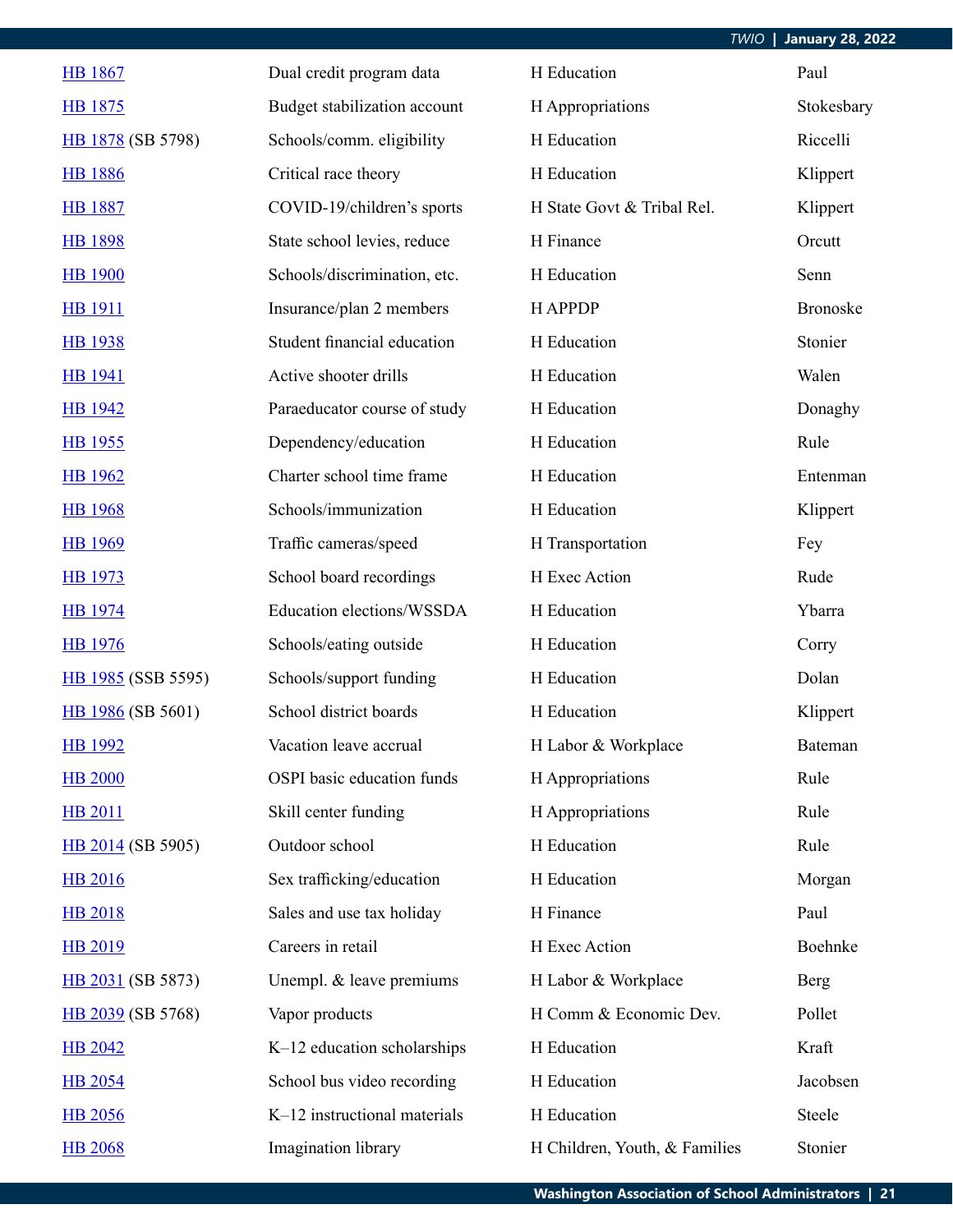| HB 2078 (SB 5925)           | Outdoor school               | H Education                   | Rule         |
|-----------------------------|------------------------------|-------------------------------|--------------|
| <b>HB 2087</b>              | Education/parent rights      | H Education                   | Klippert     |
| <b>HB 2090</b>              | Tribal activities/credit     | H Education                   | Lekanoff     |
| HB 2093 (SB 5921)           | County timber tax distrib.   | H Appropriations              | Abbarno      |
| HB 2095 (SB 5933)           | School seismic safety grants | H Cap Budget                  | Pollet       |
| <b>HJR 4200</b>             | School district bonds        | H Education                   | Stonier      |
| <b>HJR 4203</b>             | 2/3rd vote for tax increases | H Finance                     | Sutherland   |
| <b>HJR 4206</b>             | $K-12$ education funding     | H Appropriations              | Chase        |
| <b>ESB 5017</b>             | School district procurement  | H Cap Budget                  | Wellman      |
| SB 5037                     | School opening metrics       | $SL/K-12$                     | <b>Braun</b> |
| SB 5043                     | School employee housing      | S 3rd Reading                 | Salomon      |
| SB 5070 (ESHB 1273)         | Menstrual products/schools   | $SL/K-12$                     | Rivers       |
| <b>ESSB 5083</b> (SHB 1080) | Capital Budget 2021-23       | S Rules X                     | Frockt       |
| SB 5091 (HB 1093)           | Operating Budget, 2nd supp.  | S Ways & Means                | Rolfes       |
| <b>SSB 5105</b>             | Office of equity task force  | S Ways & Means                | Hasegawa     |
| <b>SB 5110</b>              | Telecommunications companies | S Environment, Energy & Tech. | Ericksen     |
| <b>SB 5111</b>              | Public employee independence | S State Govt & Elections      | Ericksen     |
| SB 5114 (HB 1321)           | Reopening/public health      | S State Govt & Elections      | <b>Braun</b> |
| <b>SSB 5129</b>             | Vapor & tobacco/minors       | S Rules 2                     | Saldaña      |
| <b>SSB 5130</b>             | Personnel files & discipline | S 2nd Reading                 | Kuderer      |
| SB 5144                     | COVID-19 vaccine, declining  | S Health & Long               | Ericksen     |
| 2SSB 5147                   | Learning stabilization, etc. | S Rules X                     | Hawkins      |
| SB 5153 (ESHB 1113)         | School attendance            | $S EL/K-12$                   | Wilson       |
| SB 5156                     | Budget stabilization approps | S Ways & Means                | Rolfes       |
| <b>SB 5161</b>              | Teaching tribal history, etc | S Rules X                     | Wellman      |
| SB 5162                     | Unanticipated revenue        | S Ways & Means                | Rolfes       |
| <b>SB 5171</b>              | Unemployment insurance       | S Ways & Means                | Wilson       |
| <b>SSB 5181</b>             | Low-income school districts  | S 3rd Reading                 | Honeyford    |
| SB 5197                     | Unemp. contributions/wages   | S Labor, Comm & Tribal Aff.   | Schoesler    |
| <b>SB 5200</b>              | Scholarships/tax credit      | $SL/K-12$                     | Schoesler    |
| <b>ESB 5202</b>             | School depreciation subfunds | H Education                   | Schoesler    |
| SB 5205                     | K-12 education vouchers      | $S EL/K-12$                   | Schoesler    |
| SB 5208                     | Public records fees/approval | S State Govt & Elections      | Wilson       |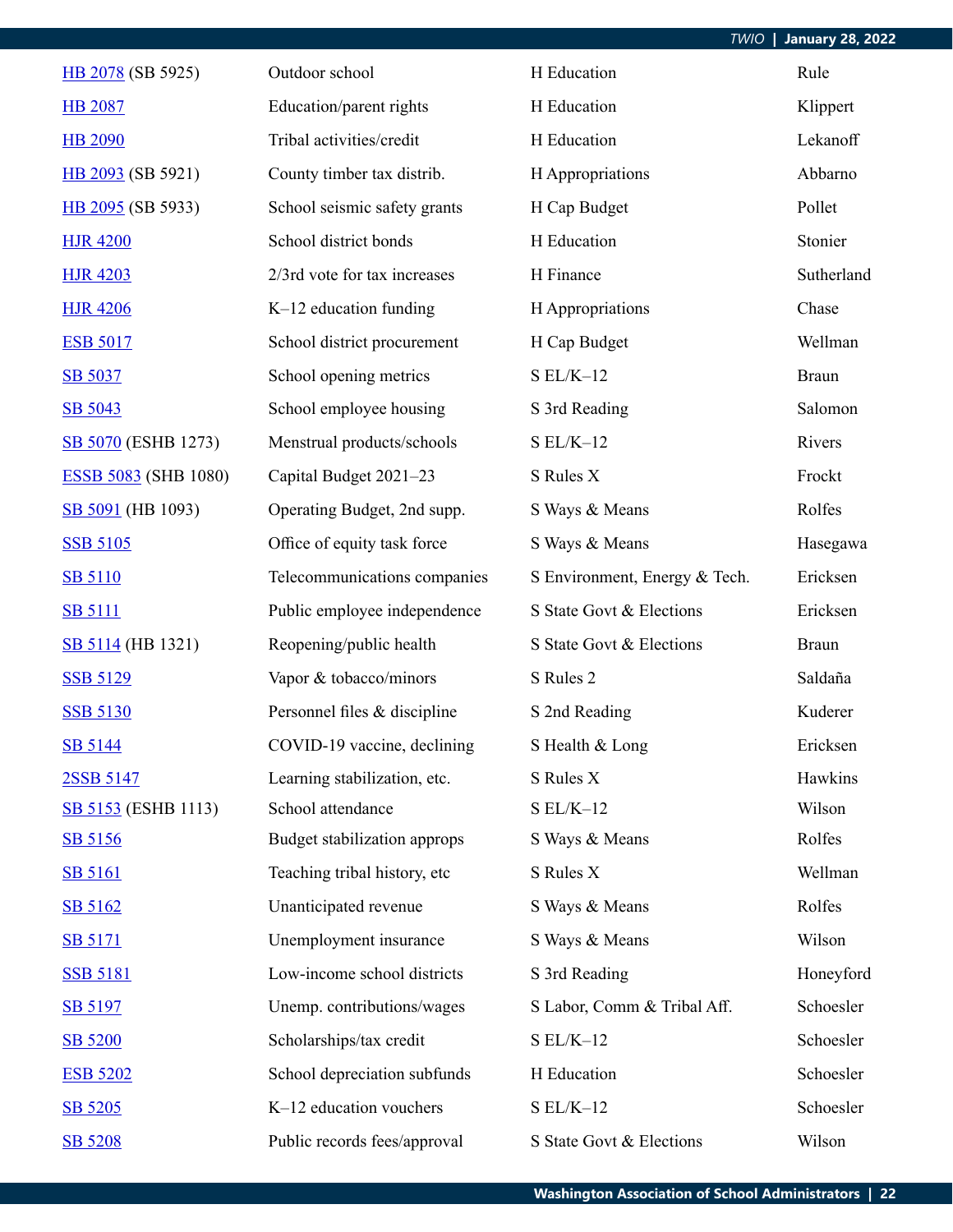| SB 5209 (HB 1182)     | Crisis response services     | S Behavioral Health        | Dhingra      |
|-----------------------|------------------------------|----------------------------|--------------|
| 2SSB 5211 (ESHB 1189) | Tax increment financing      | S Rules X                  | Frockt       |
| SB 5216               | Tax preferences              | S Ways & Means             | Carlyle      |
| SB 5223               | Motor vehicles sales tax use | S Ways & Means             | Fortunato    |
| SB 5242               | Media literacy & digital cit | S Rules X                  | Liias        |
| SB 5252               | School consultation/tribes   | $S EL/K-12$                | Wellman      |
| <b>SB 5257</b>        | School levy exemption        | $S EL/K-12$                | Fortunato    |
| <b>ESB 5264</b>       | Americans of Chinese descent | H State Govt & Tribal Rel. | Wagoner      |
| 2SSB 5265             | Bridge year pilot program    | S Rules X                  | Hunt         |
| SB 5274 (SHB 1264)    | Equity impact statement      | S State Govt & Elections   | Hasegawa     |
| SB 5277               | Early achievers prg/suspend  | $S EL/K-12$                | Short        |
| SB 5289               | Senior citizens/prop. taxes  | S Ways & Means             | Fortunato    |
| <b>SSB 5326</b>       | School bus driver benefits   | S 2nd Reading              | Robinson     |
| 2SSB 5327             | Youth safety tip line        | S Rules X                  | <b>Brown</b> |
| SB 5334               | Levy authorization info.     | $S EL/K-12$                | Dozier       |
| <b>SSB 5340</b>       | School board director qualif | S Rules 2                  | Salomon      |
| SB 5343 (HB 1367)     | Medicaid appropriations      | S Ways & Means             | Rolfes       |
| SB 5344 (ESHB 1368)   | Federal funding/COVID-19     | S Ways & Means             | Rolfes       |
| SB 5352               | Retirement system opt-out    | S Rules X                  | <b>Braun</b> |
| <b>ESSB 5357</b>      | Capital broadband program    | S Rules X                  | Honeyford    |
| SB 5359               | Motor vehicle sales tax      | S Ways & Means             | <b>Braun</b> |
| SB 5366 (SHB 1103)    | Building materials           | S State Govt & Elections   | Stanford     |
| SB 5374               | Political systems/K-12 study | $SL/K-12$                  | Honeyford    |
| <b>SSB 5376</b>       | Education ombuds awareness   | H Education                | Wilson       |
| SB 5386               | School district elections    | S Ways & Means             | Randall      |
| SB 5389               | Computer science teaching    | S Ways & Means             | Wellman      |
| <b>ESSB 5439</b>      | Broadband/state highways     | S Rules X                  | Saldaña      |
| SB 5442               | Superintendent salaries      | $SL/K-12$                  | Van De Wege  |
| SB 5443 (HB 1195)     | Charter school time frame    | $SL/K-12$                  | Mullet       |
| SB 5449               | Motor vehicle sales tax      | S Ways & Means             | King         |
| <b>SB 5450</b>        | Native American names, etc.  | $SL/K-12$                  | Ericksen     |
| SB 5451               | <b>Operating Budget</b>      | S Ways & Means             | Wilson       |
| SB 5453               | Retirement plans 1 & 2       | S Ways & Means             | Schoesler    |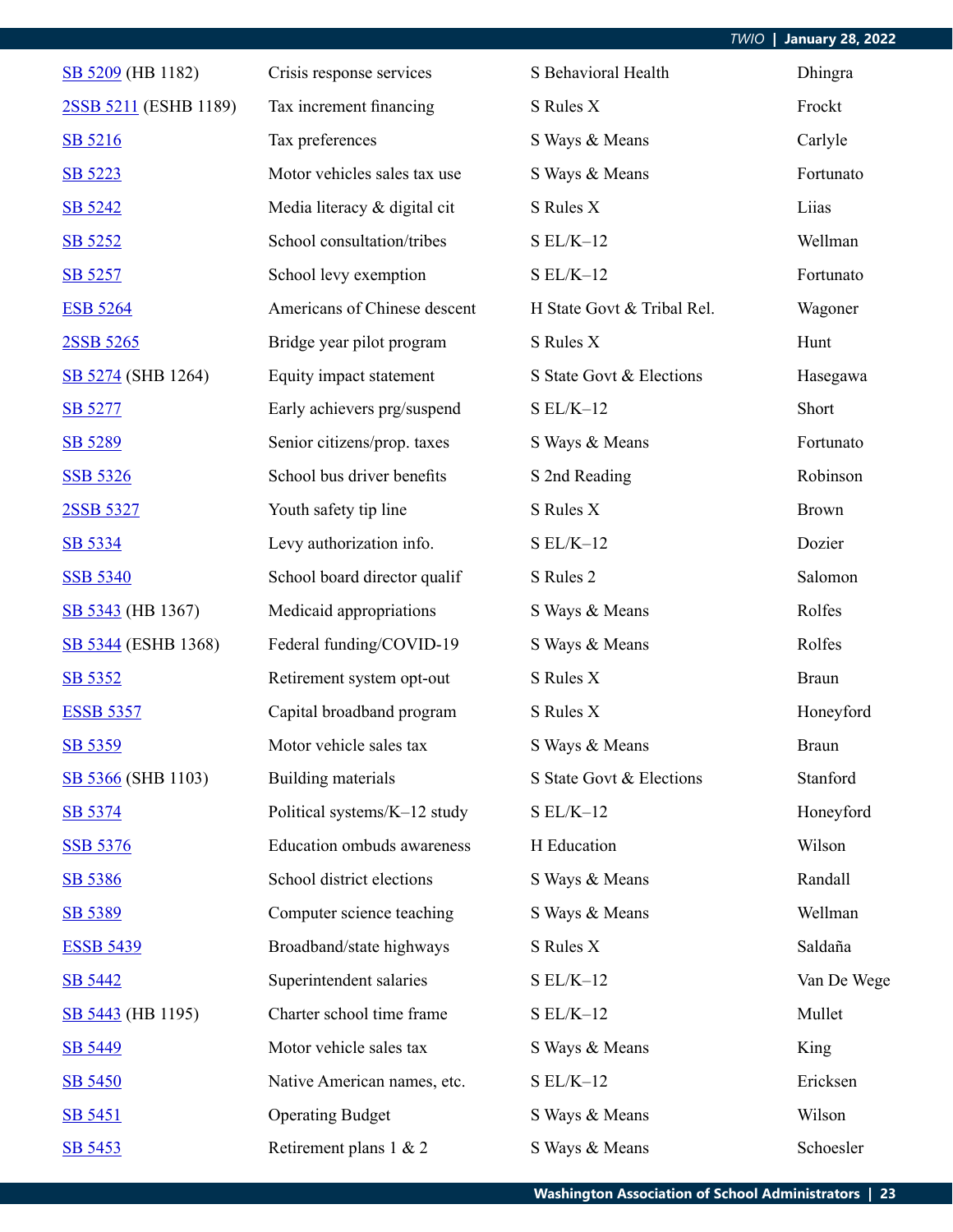| SB 5464            | In-person learning option       | $SL/K-12$                     | Wilson       |
|--------------------|---------------------------------|-------------------------------|--------------|
| SB 5466            | Sales tax/transp. projects      | S Ways & Means                | Fortunato    |
| SB 5473 (HB 1553)  | "Open safe, open now" plan      | S State Govt & Elections      | <b>Brown</b> |
| <b>SB 5481</b>     | Transportation funding bonds    | S Rules 2                     | Hobbs        |
| <b>SSB 5482</b>    | Additive trans funding          | S Rules 2                     | Hobbs        |
| <b>SSB 5483</b>    | Transportation revenue          | S Rules 2                     | Hobbs        |
| SB 5487            | School consolid. incentives     | S Ways & Means                | Hawkins      |
| SB 5497            | Board of ed. student members    | $S EL/K-12$                   | Wilson       |
| SB 5498            | Posthumous H.S. diplomas        | S Rules 2                     | Wilson       |
| <b>SB 5501</b>     | Board of education members      | $S EL/K-12$                   | Fortunato    |
| SB 5537            | Compulsory school attendance    | $S EL/K-12$                   | Wellman      |
| SB 5538 (SHB 1629) | Aerial imaging technology       | S State Govt & Elections      | Hunt         |
| SB 5539 (HB 1762)  | Ed. service district funding    | S Ways & Means                | Hunt         |
| SB 5540            | Election dates and timelines    | S State Govt & Elections      | Hunt         |
| SB 5562            | ESD employee health care        | S Ways & Means                | Wellman      |
| SB 5563 (HB 1590)  | <b>Enrollment</b> stabilization | S Ways & Means                | Wellman      |
| SB 5581            | Pupil transp. allocations       | S Ways & Means                | Wellman      |
| <b>SSB 5584</b>    | Local elections                 | S RecComm                     | Trudeau      |
| SB 5594            | Bone marrow donation aware.     | $S EL/K-12$                   | Short        |
| SSB 5595 (HB 1985) | Schools/support funding         | S Ways & Means                | Wellman      |
| <b>SSB 5597</b>    | Voting rights                   | S RecComm                     | Saldaña      |
| SB 5601 (HB 1986)  | School district boards          | $S EL/K-12$                   | Short        |
| SB 5630            | Early learning/basic ed.        | $SL/K-12$                     | Hasegawa     |
| <b>SSB 5638</b>    | Mental health prof. licenses    | S Rules 2                     | Wagoner      |
| <b>SSB 5649</b>    | Family and medical leave        | S RecComm                     | Robinson     |
| SB 5651 (HB 1781)  | Capital Budget, supplemental    | S Ways & Means                | Frockt       |
| SB 5657            | Juvenile instit./comp sci.      | S Rules 2                     | Wellman      |
| SB 5676 (HB 1721)  | PERS/TRS 1 benefit increase     | S Rules 2                     | Conway       |
| SB 5682            | COVID-19 vaccination choice     | S Health & Long Term Care     | McCune       |
| SB 5689 (HB 1786)  | Transportation Budget, supp.    | S Transportation              | Liias        |
| SB 5693 (HB 1816)  | Operating Budget, supp.         | S Ways & Means                | Rolfes       |
| SB 5696 (HB 1912)  | Capital gains tax/repeal        | S Ways & Means                | <b>Braun</b> |
| SB 5697 (HB 2003)  | Recycling system & waste        | S Environment, Energy & Tech. | Das          |

*TWIO* **| January 28, 2022**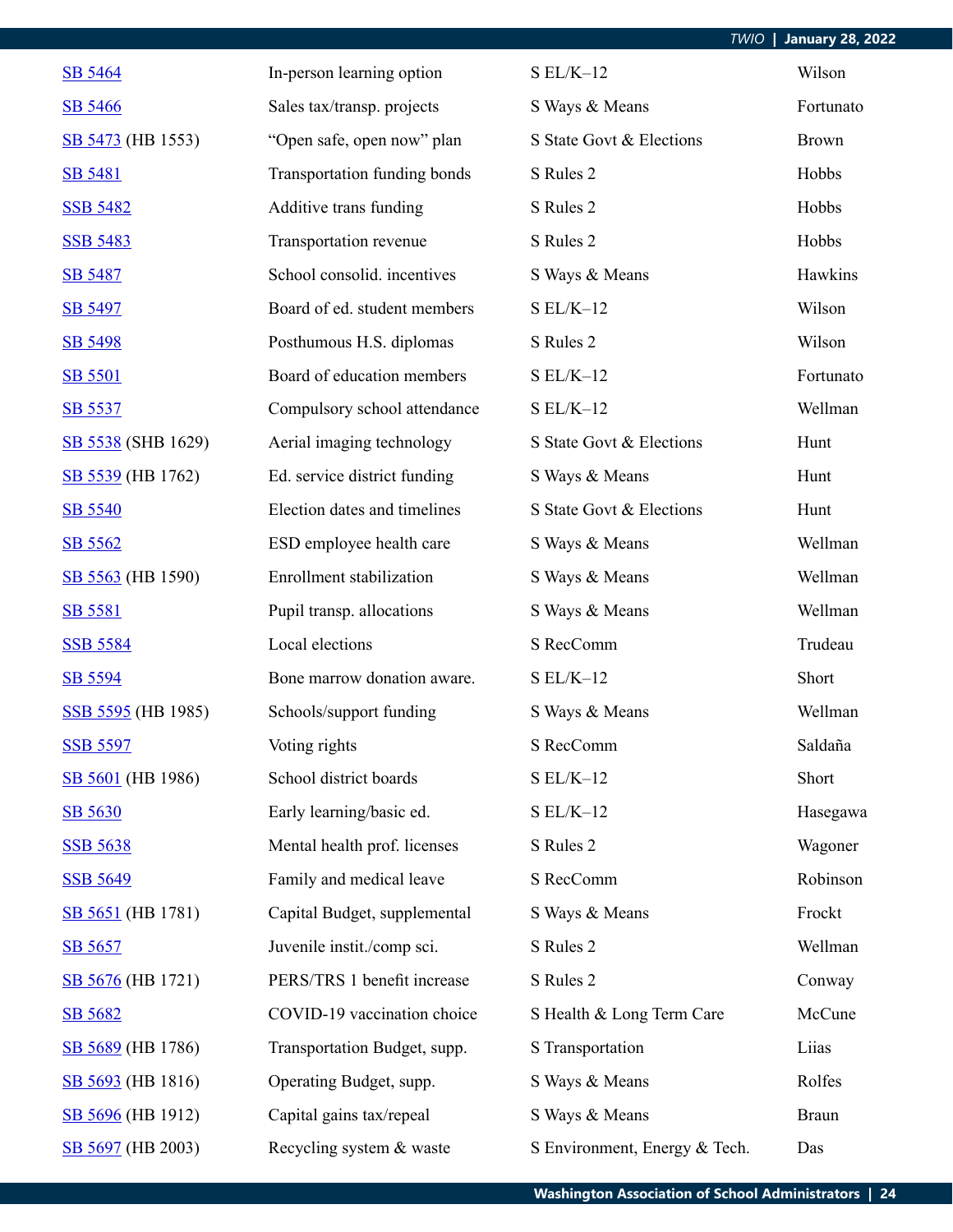| SB 5698                  | Plan 1 retiree COLAs           | S Ways & Means                 | Hunt          |
|--------------------------|--------------------------------|--------------------------------|---------------|
| SB 5715                  | Definition of broadband        | S Environment, Energy & Tech.  | Wellman       |
| SB 5718                  | School employees/insurance     | S Ways & Means                 | Conway        |
| <b>SSB 5719</b>          | Dual credit costs              | S Ways & Means                 | Mullet        |
| SB 5720                  | Student financial literacy     | $SL/K-12$                      | Mullet        |
| SB 5734                  | Physical & health education    | $S EL/K-12$                    | Dhingra       |
| SB 5735                  | Async. instructional hours     | $S EL/K-12$                    | Dhingra       |
| SB 5761                  | Wage and salary information    | S Labor, Comm & Tribal Aff.    | Randall       |
| SB 5768 (HB 2039)        | Vapor products                 | S Health & Long                | Kuderer       |
| SB 5775 (HB 1722)        | Broadband deployment           | S Environment, Energy & Tech.  | Wellman       |
| <b>SB 5777</b>           | COVID-19 vaccine/children      | $SL/K-12$                      | <b>Braun</b>  |
| SB 5798 (HB 1878)        | Schools/comm. eligibility      | $SL/K-12$                      | Wilson        |
| SB 5805                  | Sexual ed. parent approval     | $S EL/K-12$                    | McCune        |
| SB 5806                  | <b>Instructional materials</b> | $S EL/K-12$                    | McCune        |
| <b>SB 5820</b>           | Superintendent, appointing     | $S EL/K-12$                    | Carlyle       |
| SB 5824                  | Dependent youth financial ed   | S Human Svcs, Reentry & Rehab. | <b>Nobles</b> |
| SB 5831                  | State & local taxation         | S State Govt & Elections       | Wilson        |
| SB 5833                  | School director compensation   | $S EL/K-12$                    | Carlyle       |
| SB 5858                  | Education/parent rights        | $S EL/K-12$                    | Dozier        |
| SB 5871                  | Microschool pilot project      | $S EL/K-12$                    | Wilson        |
| <b>SB 5873</b> (HB 2031) | Unempl. & leave premiums       | S Ways & Means                 | Keiser        |
| SB 5874                  | Military student residency     | S Higher Ed & Workforce Dev.   | <b>Nobles</b> |
| SB 5878                  | Arts instruction               | $S EL/K-12$                    | Rolfes        |
| <b>SSB 5892</b>          | High schools/nursing pilot     | S RecComm                      | <b>Brown</b>  |
| SB 5897                  | Fuel tax suspension            | S Transportation               | Sefzik        |
| SB 5902                  | High school grad. credits      | $SL/K-12$                      | Wellman       |
| SB 5905 (HB 2014)        | Outdoor school                 | $S EL/K-12$                    | Hunt          |
| SB 5921 (HB 2093)        | County timber tax distrib.     | S Ways & Means                 | <b>Braun</b>  |
| SB 5922                  | K-12 education funding         | $SL/K-12$                      | <b>Braun</b>  |
| SB 5925 (HB 2078)        | Outdoor school                 | $S EL/K-12$                    | Hunt          |
| SB 5932                  | Sales and use tax rate         | S Ways & Means                 | Das           |
| SB 5933 (HB 2095)        | School seismic safety grants   | S Ways & Means                 | Frockt        |
| <b>SJR 8204</b>          | School district bond voting    | S Ways & Means                 | Randall       |